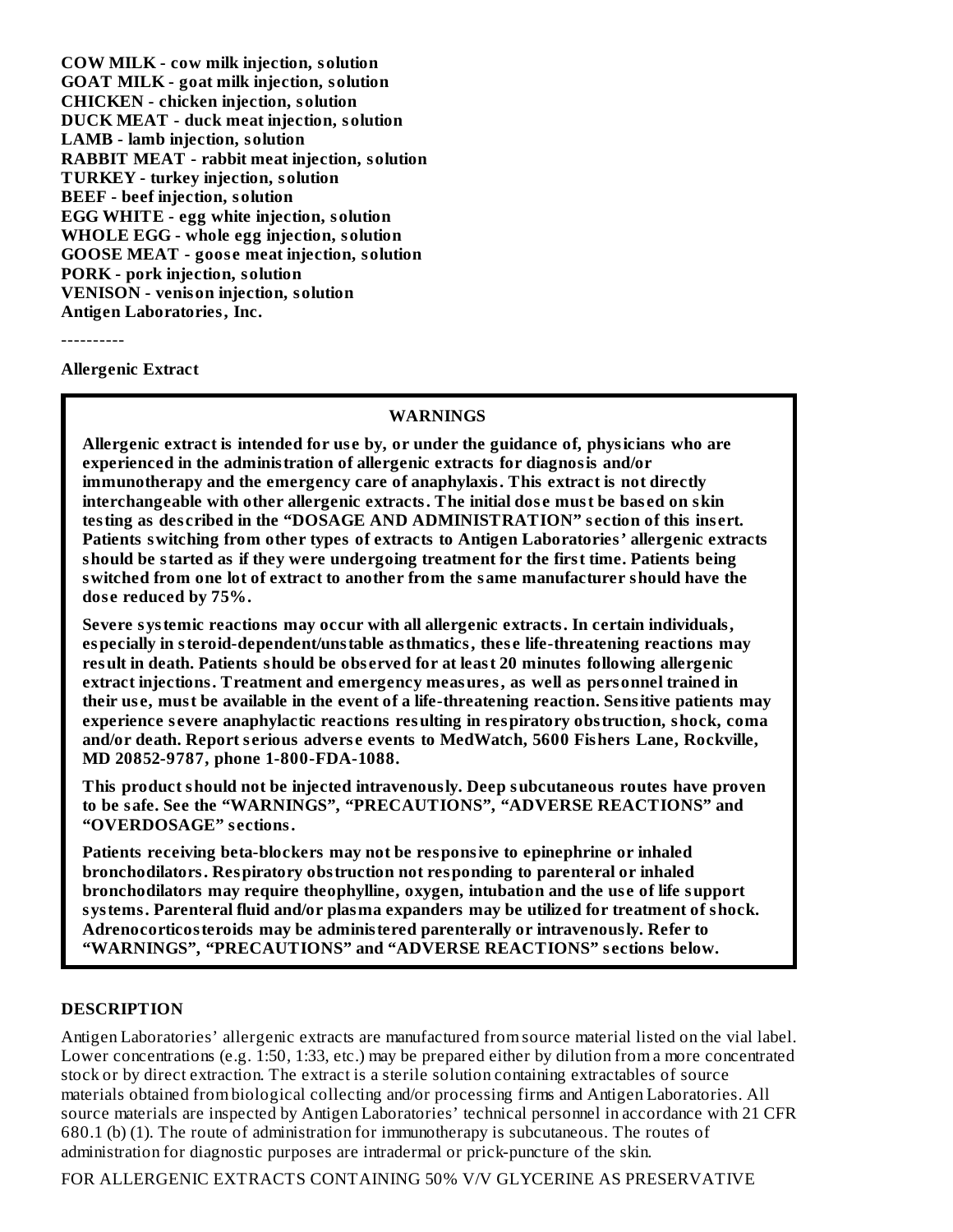#### AND STABILIZER:

#### **INACTIVE INGREDIENTS:**

Active allergens are described by common and scientific name on the stock concentrate container label or on last page of this circular.

Food allergenic extracts may be manufactured on a weight/volume  $(w/v)$  or volume/volume  $(v/v)$  basis. Food extracts made from dried raw material are extracted at 2-10% (1:50-1:10 w/v ratio) in extracting fluid containing 50% glycerine. Slurries of juicy fruits or vegetables (prepared with a minimum amount of water for injection) are combined with an equal volume of glycerine for a ration of 1:1 volume/volume (v/v). Sodium chloride and sodium bicarbonate are added to the slurry and glycerine mixture. Fresh egg white extract is prepared by adding one part raw egg white to nine parts of extracting fluid (1:9 v/v).

Antigen E is considered the most important allergen of Short Ragweed pollen and is used for the standardization of Short Ragweed allergenic extracts. Stock mixtures containing Short Ragweed are analyzed for Antigen E content by radial immunodiffusion using Center for Biologics Evaluation and Research (CBER) references and anti-serum. Antigen E content expressed as units of Antigen E per milliliter (U/ml) is printed on container label.

#### **CLINICAL PHARMACOLOGY**

Studies indicate allergic individuals produce immunoglobulins of the IgE class in response to exposure to allergens. Subsequent exposure to the allergen results in a combination of allergen with IgE antibody fixed on mast cells or basophil membranes. This cross-linking results in stimulation of mast cell which leads to release and generation of pharmacologically active substances that produce immediate hypersensitivity reaction.<sup>3</sup>

The mode of action of immunotherapy with allergenic extracts is still under investigation. Subcutaneous injections of increasing doses of allergenic extract into patients with allergic disease have been shown to result in both humoral and cellular changes including the production of allergen-specific IgG antibodies, the suppression of histamine release from target cells, decrease in circulating levels of antigen specific IgE antibody over long periods of time and suppression of peripheral blood Tlymphocyte cell responses to antigen.<sup>10,14,15</sup>

#### **INDICATIONS AND USAGE**

Allergenic extract is used for diagnostic testing and for the treatment (immunotherapy) of patients whose histories indicate that upon natural exposure to the allergen, they experience allergic symptoms. Confirmation is determined by skin testing. Diagnostic use of allergenic extracts usually begins with direct skin testing. This product is not intended for treatment of patients who do not manifest immediate hypersensitivity reactions to the allergenic extract following skin testing.

#### **CONTRAINDICATIONS**

Do not administer in the presence of diseases characterized by bleeding diathesis. Individuals with autoimmune disease may be at risk of exacerbating symptoms of the underlying disease, possibly due to routine immunization. Patients who have experienced a recent myocardial infarction may not be tolerant of immunotherapy. Children with nephrotic syndrome probably should not receive injections due to immunization causing exacerbation of nephrotic disease.

#### **WARNINGS**

Refer to boxed "WARNINGS", "PRECAUTIONS", "ADVERSE REACTIONS" and "OVERDOSAGE" sections for additional information on serious adverse reactions and steps to be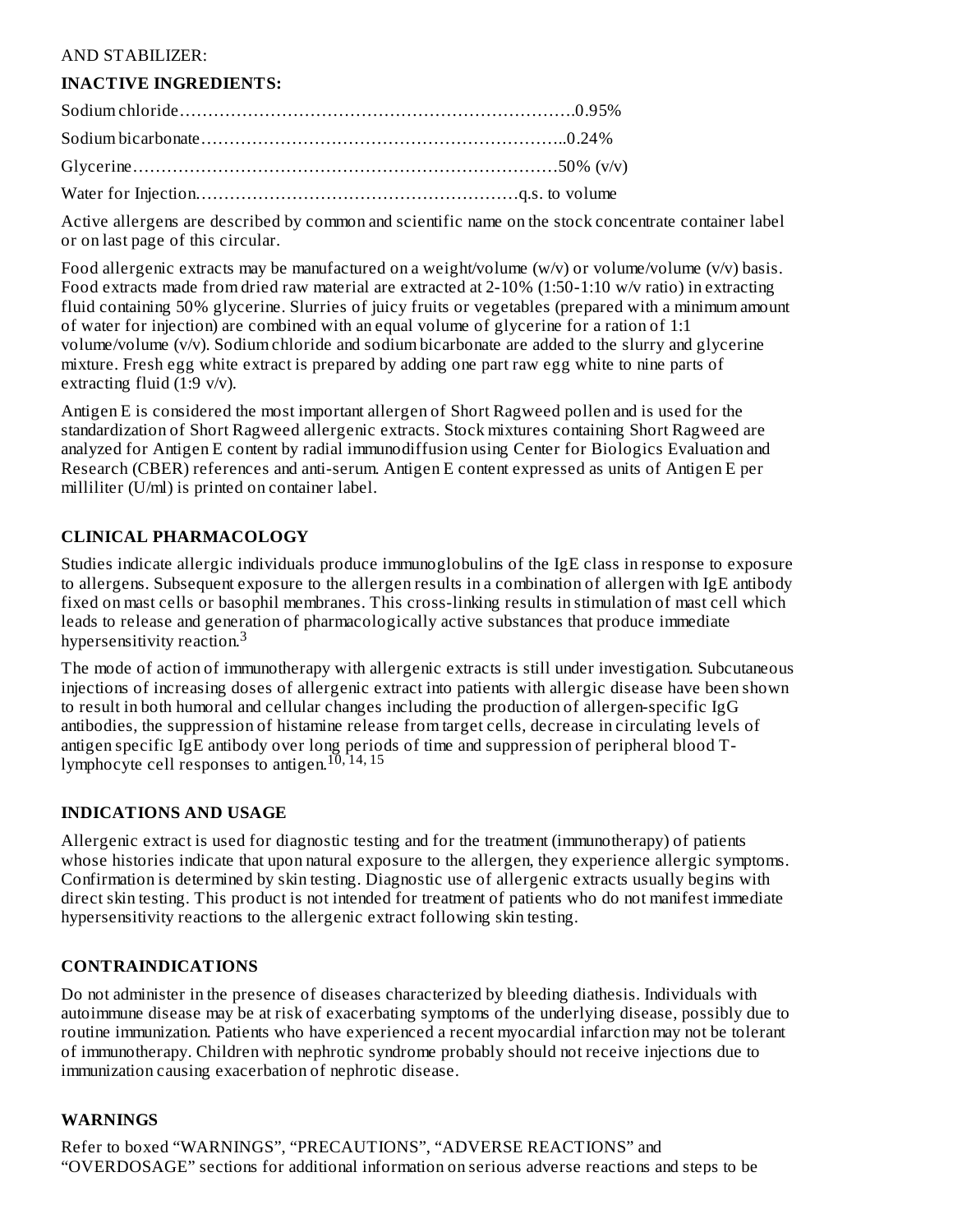taken, if any occur.

Extreme caution is necessary when using diagnostic skin tests or injection treatment in highly sensitive patients who have experienced severe symptoms or anaphylaxis by natural exposure, or during previous skin testing or treatment. *IN THESE CASES THE POTENCY FOR SKIN TESTS AND THE ESCALATION OF THE TREATMENT DOSE MUST BE ADJUSTED TO THE PATIENT'S SENSITIVITY AND TOLERANCE.*

Benefit versus risk needs to be evaluated in steroid dependent asthmatics, patients with unstable asthma or patients with underlying cardiovascular disease.

Injections should never be given intravenously. A 5/8 inch, 25 gauge needle on a sterile syringe allows deep subcutaneous injection. Withdraw plunger slightly after inserting needle to determine if a blood vessel has been entered.

Proper measurement of dose and caution in making injection will minimize reactions. Adverse reactions to allergenic extracts are usually apparent within 20-30 minutes following injection of immunotherapy.

Extract should be temporarily withheld or dosage reduced in case of any of the following conditions: 1) flu or other infection with fever; 2) exposure to excessive amounts of allergen prior to injection; 3) rhinitis and/or asthma exhibiting severe symptoms; 4) adverse reaction to previous injection until cause of reaction has been evaluated by physician supervising patient's immunotherapy program.

## **PRECAUTIONS**

General:

Immunotherapy must be given under physician's supervision. Sterile solutions, vials, syringes, etc. must be used. Aseptic technique must be observed in making dilutions from stock concentrates. The usual precautions in administering allergenic extracts are necessary, refer to boxed WARNINGS and "WARNINGS" section. Sterile syringe and needle must be used for each individual patient to prevent transmission of serum hepatitis, Human Immunodeficiency Virus (HIV) and other infectious agents.

Epinephrine 1:1000 should be available. Refer to "OVERDOSAGE" section for description of treatment for anaphylactic reactions.

Information for Patients:

Patient should remain under observation of a nurse, physician, or personnel trained in emergency measures for at least 20 minutes following immunotherapy injection. Patient must be instructed to report any adverse reactions that occur within 24 hours after injection. Possible adverse reactions include unusual swelling and/or tenderness at injection site, rhinorrhea, sneezing, coughing, wheezing, shortness of breath, nausea, dizziness, or faintness. Immediate medical attention must be sought for reactions that occur during or after leaving physician's office.

Carcinogenesis, Mutagenesis, Impairment of Fertility:

Long term studies in animals have not been conducted with allergenic extract to determine their potential for carcinogenicity, mutagenicity or impairment of fertility.

#### Pregnancy Category C:

Animal reproduction studies have not been conducted with allergenic extracts. It is not known whether allergenic extracts cause fetal harm during pregnancy or affect reproductive capacity. A systemic reaction to allergenic extract could cause uterine contractions leading to spontaneous abortion or premature labor. Allergenic extracts should be used during pregnancy only if potential benefit justifies .<br>potential risk to fetus.<sup>11</sup>

#### Nursing Mothers:

It is not known whether allergenic extracts are excreted in human milk. Because many drugs are excreted in human milk, caution should be exercised when allergenic extracts are administered to a nursing woman.

#### Pediatric Use:

Allergenic extracts have been used routinely in children, and no special safety problems or specific hazards have been found. Children can receive the same dose as adults. Discomfort is minimized by dividing the dose in half and administering injection at two different sites. 16, 17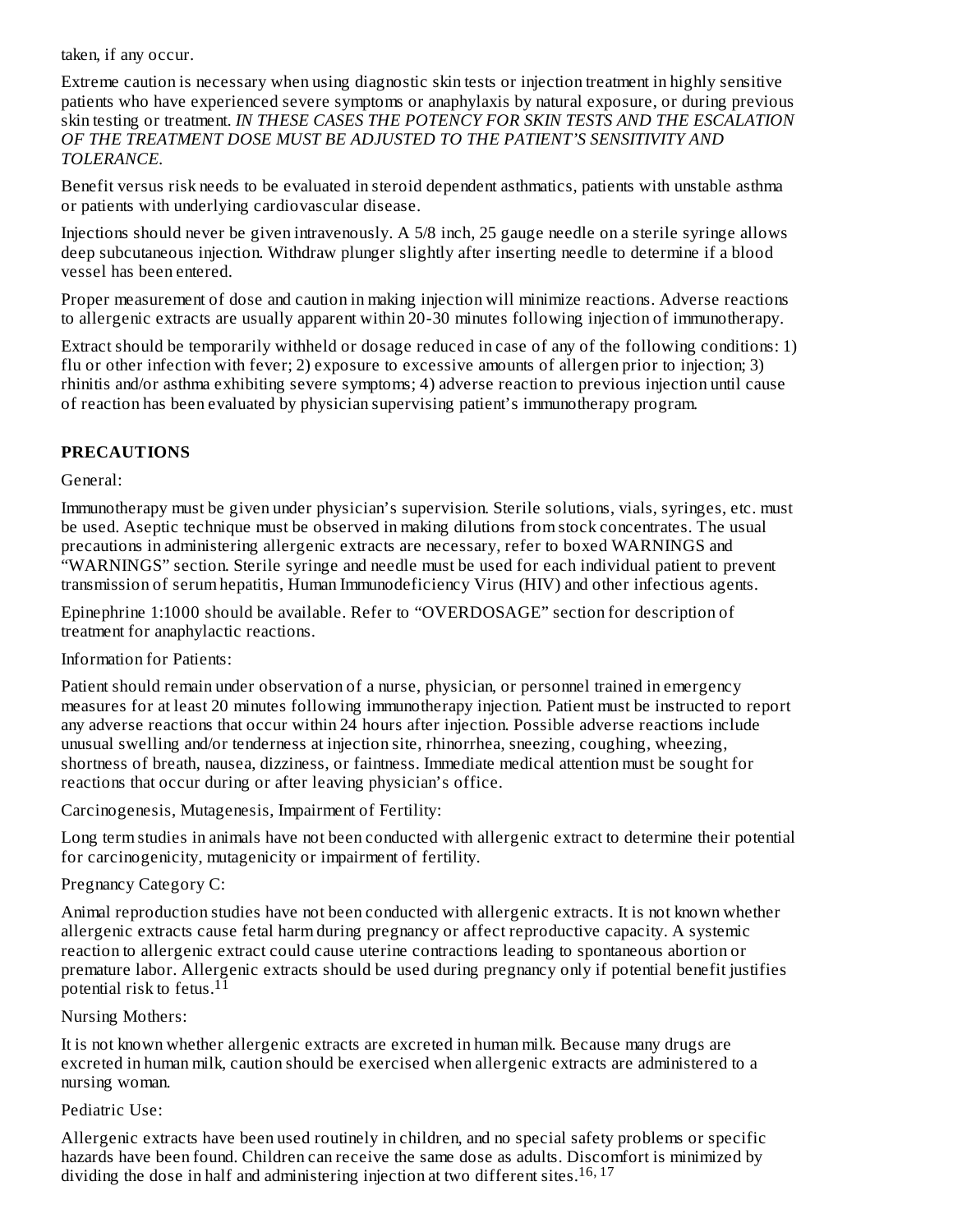Drug Interactions:

**Antihistamines.** Antihistamines inhibit the wheal and flare reaction. The inhibitory effect of conventional antihistamines varies from 1 day up to 10 days, according to the drug and patient's sensitivity. Long acting antihistamines (e.g., astemizole) may inhibit the wheal and flare for up to forty days. $1, 2$ 

**Imipramines, phenothiazines, and tranquilizers.** Tricyclic antidepressants exert a potent and sustained decrease of skin reactions to histamine. This effect may last for a few weeks. Tranquilizers and antiemetic agents of the phenothiazine class have  $H_1$  antihistaminic activity and can block skin tests.<sup>1</sup>

**Corticosteroids.** Short-term (less than 1 week) administration of corticosteroids at the therapeutic doses used in asthmatic patients does not modify the cutaneous reactivity to histamine, compound 48/80, or allergen. Long-term corticosteroid therapy modifies the skin texture and makes the interpretation of immediate skin tests more difficult. 1

**Theophylline.** It appears that theophylline need not be stopped prior to skin testing. 1

**Beta-Blockers.** Patients receiving beta-blockers may not be responsive to epinephrine or inhaled bronchodilators. The following are commonly prescribed beta-blockers: Levatol, Lopressor, Propanolol Intersol, Propanolol HCL, Blocadren, Propanolol, Inderal-LA, Visken, Corgard, Ipran, Tenormin, Timoptic. Ophthalmic beta-blockers: Betaxolol, Levobunolol, Timolol, Timoptic. Chemicals that are beta-blockers and may be components of other drugs: Acebutolol, Atenolol, Esmolol, Metoprolol, Nadolol, Penbutolol, Pindolol, Propanolol, Timolol, Labetalol, Carteolol.<sup>1</sup>

Beta-adrenergic agents. Inhaled beta<sub>2</sub> agonists in the usual doses used for the treatment of asthma do not usually inhibit allergen-induced skin tests. However, oral terbutaline and parenteral ephedrine were shown to decrease the allergen-induced wheal.<sup>1</sup>

**Cromolyn.** Cromolyn inhaled or injected prior to skin tests with allergens or degranulating agents does not alter skin whealing response. 1

**Other drugs.** Other drugs have been shown to decrease skin test reactivity. Among them, dopamine is the best-documented compound. 1

**Specific Immunotherapy.** A decreased skin test reactivity has been observed in patients undergoing specific immunotherapy with pollen extracts, grass pollen allergoids, mites, hymenoptera venoms, or in professional beekeepers who are spontaneously desensitized. Finally, it was shown that specific  $\dot{1}$ mmunotherapy in patients treated with ragweed pollen extract induced a decreased late-phase reaction. $^1$ 

## **ADVERSE REACTIONS**

Adverse reactions include, but are not limited to urticaria; itching; edema of extremities; respiratory wheezing or asthma; dyspnea; cyanosis; tachycardia; lacrimation; marked perspiration; flushing of face, neck or upper chest; mild persistent clearing of throat; hacking cough or persistent sneezing.

#### 1) Local Reactions

A mild burning immediately after injection is expected; this usually subsides in 10-20 seconds. Prolonged pain or pain radiating up arm is usually the result of intramuscular injection, making this injection route undesirable. Subcutaneous injection is the recommended route.

Small amounts of erythema and swelling at the site of injection are common. Reactions should not be considered significant unless they persist for at least 24 hours or exceed 50 mm in diameter.

Larger local reactions are not only uncomfortable, but indicate the possibility of a severe systemic reaction if dosage is increased. In such cases dosage should be reduced to the last level not causing reaction and maintained for two or three treatments before cautiously increasing.

Large, persistent local reactions or minor exacerbations of the patient's allergic symptoms may be treated by local cold applications and/or use of oral antihistamines.

#### 2) Systemic Reactions

Systemic reactions range from mild exaggeration of patient's allergic symptoms to anaphylactic  $r$ eactions.<sup>14</sup> Very sensitive patients may show a rapid response. It cannot be overemphasized that, under certain unpredictable combinations of circumstances, anaphylactic shock is always a possibility. Fatalities are rare but can occur.<sup>5</sup> Other possible systemic reaction symptoms are fainting, pallor,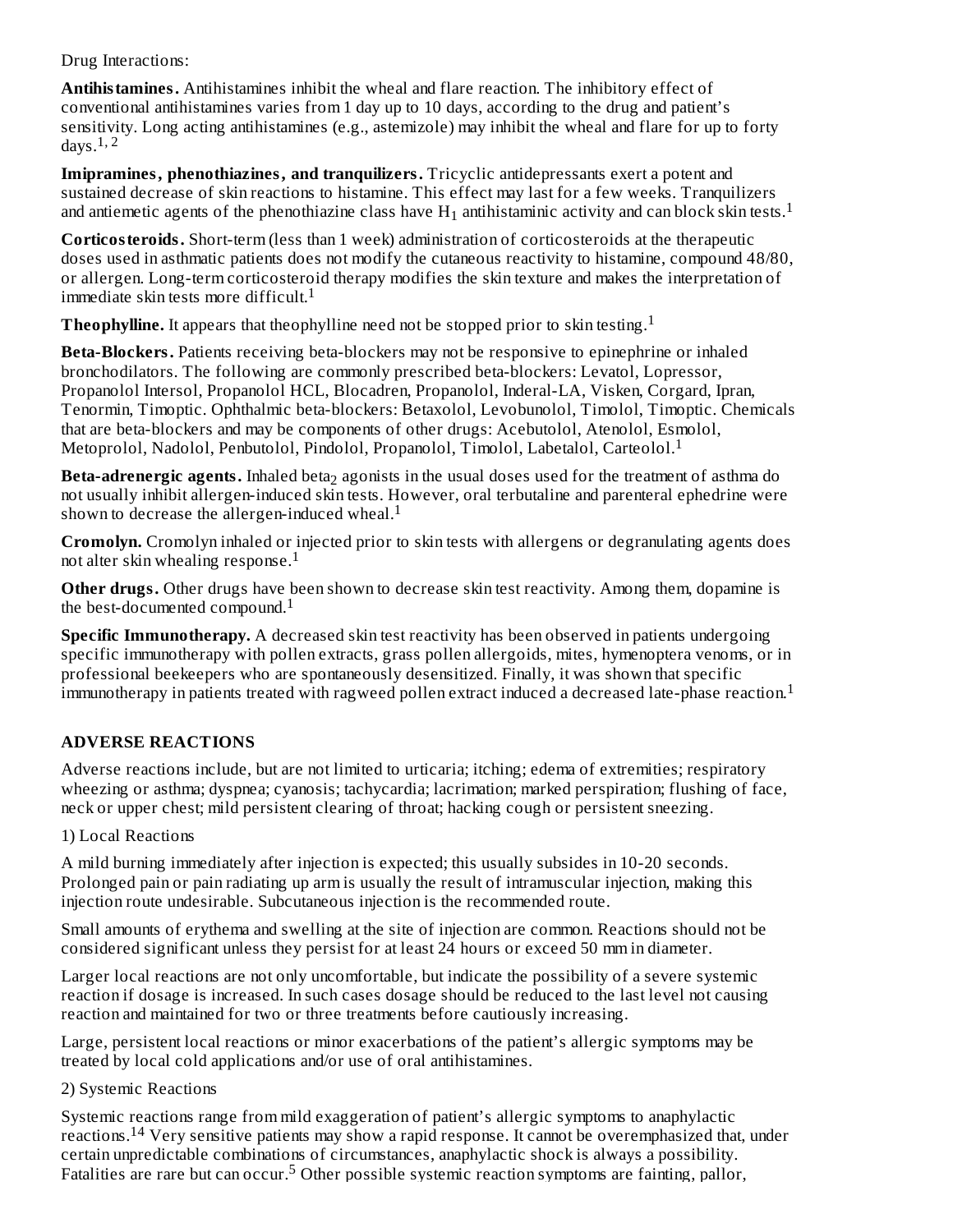bradycardia, hypotension, angioedema, cough, wheezing, conjunctivitis, rhinitis,and urticaria. 13, 14

Careful attention to dosage and administration limit such reactions. Allergenic extracts are highly potent to sensitive individuals and OVERDOSE could result in anaphylactic symptoms. Therefore, it is imperative that physicians administering allergenic extracts understand and prepare for treatment of severe reactions. Refer to "OVERDOSAGE" section.

#### **OVERDOSAGE**

Refer to "WARNINGS", "PRECAUTIONS" and "ADVERSE REACTIONS" sections for signs and symptoms of an overdose.

If a systemic or anaphylactic reaction does occur, apply tourniquet above the site of allergenic extract injection and inject intramuscularly or subcutaneously 0.3 to 0.5 ml of 1:1000 Epinephrinehydrochloride into the opposite arm or gluteal area. Repeat dose in 5-10 minutes if necessary. Loosen tourniquet briefly at 5 minute intervals to prevent circulatory impairment. Discontinue use of the tourniquet after ½ hour.

The epinephrine HCL 1:1000 dose for infants to 2 years is 0.05 to 0.1 ml; for children 2 to 6 years it is 0.15 ml; for children 6 to 12 years it is 0.2 ml.

Symptoms of progressive anaphylaxis include airway obstruction and/or vascular collapse. After administration of epinephrine, profound shock and vasomotor collapse should be treated with intravenous fluids and possibly vasoactive drugs. Monitor airways for obstruction. Oxygen should be given by mask if indicated.

Antihistamines,  $H_2$  antagonist, bronchodilators, steroids and theophylline may be used as indicated after providing adequate epinephrine and circulatory support. 4

Patients who have been taking beta-blockers may be unresponsive to epinephrine. Epinephrine or betaadrenergic drugs (Alupent) may be ineffective. These drugs should be administered even though a betablocker may have been taken. The following treatment will be effective whether or not patient is taking a beta-blocker: Aminophylline IV, slow push or drip, Atrovent (Ipratropium bromide) Inhaler, 3 inhalations repeated, Atropine, 0.4 mg/ml, 0.75 to 1.5 ml IM or IV, Solu-Cortef, 100-200 mg IM or IV, Solu-Medrol, 125 mg IM or IV, Glucagon, 0.5-1 mg IM or IV, Benadryl, 50 mg IM or IV, Cimetidine, 300 mg IM or IV, Oxygen via ambu bag.

## **DOSAGE AND ADMINISTRATION**

Refer to "STORAGE" section for proper storage condition for allergenic extract. Parenteral drug products should be inspected visually for particulate matter and discoloration prior to administration, whenever solution and container permit. Some allergenic extracts naturally precipitate.

Physicians undertaking immunotherapy should be concerned with patient's degree of sensitivity. The initial dilution of allergenic extract, starting dose, and progression of dosage must be carefully determined on the basis of the patient's history and results of skin tests. Strongly positive skin tests may be risk factors for systemic reactions. Less aggressive immunotherapy schedules may be indicated for such patients.

Precaution is necessary when using extract mixture for skin testing. The diluting effect of individual components within a mixture may cause false negative reactions. Patients extremely sensitive to a common allergen in several components of a mixture may be more likely to experience a systemic reaction than when skin tested individually for each component.<sup>9</sup>

*PRICK-PUNCTURE TESTING:* To identify highly sensitive individuals and as a safety precaution, it is recommended that a prick-puncture test using a drop of the extract concentrate be performed prior to initiating very dilute intradermal testing. Prick-puncture testing is performed by placing a drop of extract concentrate on the skin and puncturing the skin through the drop with a small needle such as a bifurcated vaccinating needle. The most satisfactory sites on the back for skin testing are from the posterior axillary fold to 2.5 cm from the spinal column, and from the top of the scapula to the lower rib margins. The best areas on the arms are the volar surfaces from the axilla to 2.5 or 5 cm above the wrist, skipping the anticubital space. A positive reaction is approximately 10-15 mm erythema with 2.5 mm wheal. Smaller, less conclusive reactions may be considered positive in conjunction with a definitive history of symptoms on exposure to the allergen. The more sensitive the patient the higher the probability that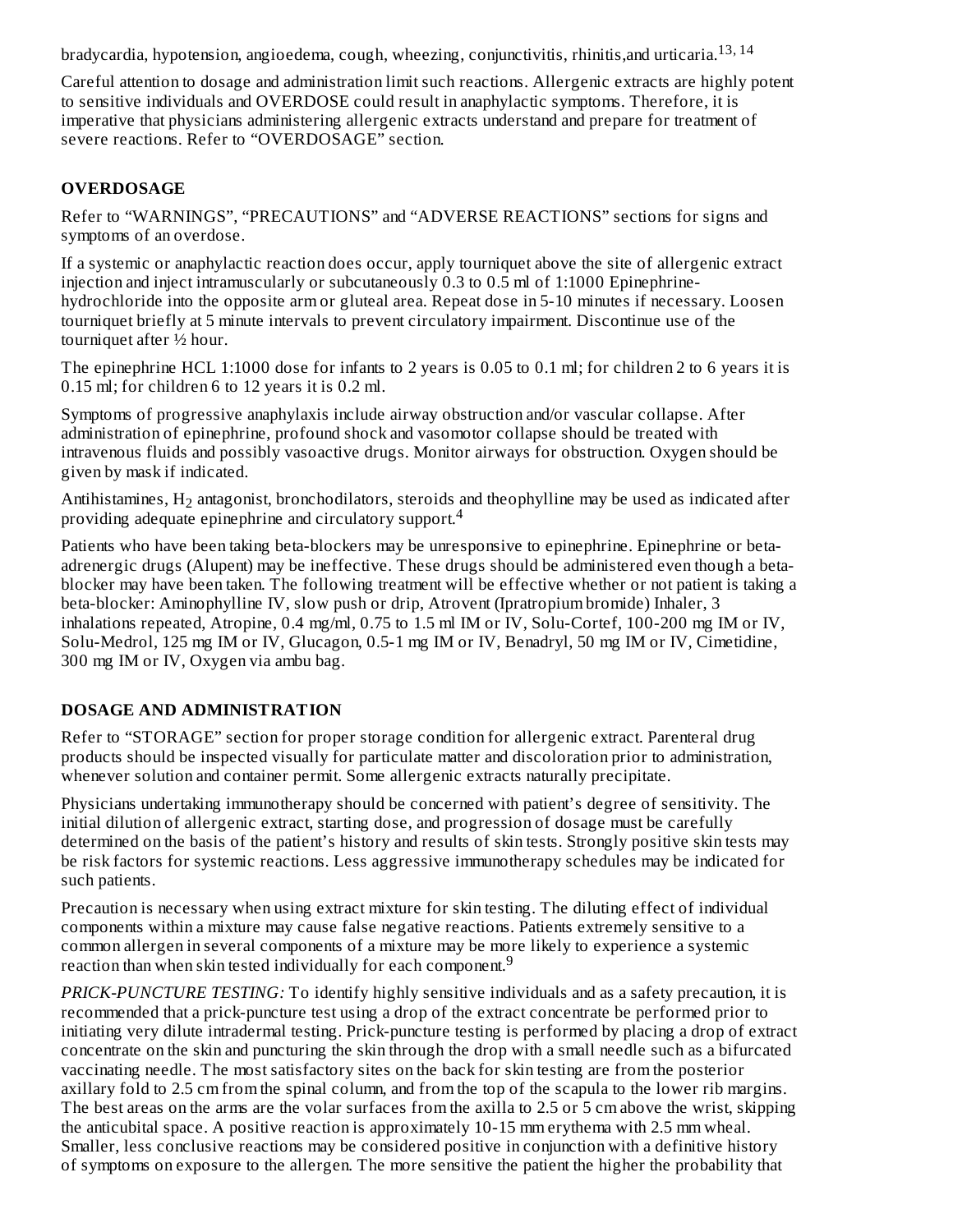he/she will have symptoms related to the exposure of the offending allergen. Hence, the importance of a good patient history. Less sensitive individuals can be tested intradermally with an appropriately diluted extract.

A positive control using histamine phosphate identifies patients whose skin may not react due to medications, metabolic or other reasons. A negative control (50% glycerine for prick-puncture testing) would exclude false-positive reactions due to ingredients in diluent or patients who have dermatographism.

*SINGLE DILUTION INTRADERMAL TESTING:* The surface of the upper and lower arm is the usual location for skin testing. It is important that a new, sterile, disposable syringe and needle be used for each extract tested. Intracutaneous test dilutions, five-fold or ten-fold, may be prepared from stock concentrate using physiologic saline as a diluent. (1) Start testing with the most dilute allergenic extract concentration. (2) A volume of 0.02-0.05 ml should be injected slowly into the superficial skin layers making a small bleb (superficial wheal). (3) For patients without a history of extreme sensitivity, or a negative or weakly reactive prick-puncture test, the initial dilution for skin testing should be a dilution at least 1:12,500 w/v. This initial dilution can be prepared by diluting 1:20 to 1:50 w/v (2%-5%) extracts five-fold to 5<sup>-4</sup> or 1:10 w/v (10%) extracts to 5<sup>-5</sup>. See "Serial Dilutions Titration Test Dilutions" chart on the next page. Dilute 1:10 w/v (10%) extracts to  $10^{-3}$  if using ten-fold dilutions. (4) Sensitive patients with a positive prick-puncture test require a further dilution to at least 1:312,500 w/v. This dilution can be prepared by diluting 1:20 to 1:50 w/v (2% - 5%) extracts to 5<sup>-6</sup> or 1:10 w/v (10%) extracts to 5<sup>-7</sup> (five-fold dilutions). Ten-fold dilution to  $10^{-6}$  of a 1:10 w/v (10%) extract would be a safe starting dilution. Size of reactions are quantitated based on size of wheal and erythema. For interpretation of skin reactions, refer to chart below. If after 20 minutes no skin reaction is observed, continue testing using increasing increments of the concentration until a reaction of 5-10 mm wheal and 11-30 mm erythema is obtained, or a concentration of  $5^{-2}$  or  $10^{-1}$  has been tested. A negative control, 50% glycerine diluted with diluent to  $5^{-2}$  (1:25) or  $10^{-1}$  (1:10) dilution and a positive control of histamine phosphate, should be tested and included in interpretation of skin reactions.  $^{1,13}$  $-4$  or 1:10 w/y (10%) extracts to  $5-5$ -3

| <b>GRADE</b> | mm ERYTHEMA     | mm WHEAL                                   |
|--------------|-----------------|--------------------------------------------|
| $\vert$ 0    | less than 5     | less than 5                                |
| 圧            | $5 - 10$        | $5 - 10$                                   |
| $1+$         | 11-20           | $5 - 10$                                   |
| $ 2+$        | 21-30           | $5 - 10$                                   |
| $3+$         | 31-40           | 10-15 or with pseudopods                   |
| $4+$         | greater than 40 | greater than 15 or with many<br>pseudopods |

*INTRADERMAL TESTING-SKIN ENDPOINT TITRATION:* The allergenic extracts to which the patient is sensitive, the patient's degree of sensitivity and the dose of allergen to be used in immunotherapy can be determined through the use of intracutaneous skin tests involving progressive five-fold dilutions of allergenic extracts. Intracutaneously inject 0.01 to 0.02 ml of the test allergen to form a 4 mm diameter superficial skin wheal. For patients demonstrating a negative or weakly reactive prick-puncture skin test, an initial screening dilution of 1:12,500 w/v is safe. For patients demonstrating a positive prick-puncture skin test, an initial screening dilution of 1:312,500 w/v is safe. (See "Serial Dilution Titration Test Dilutions" chart below.) When a sequence of five-fold or ten-fold dilutions of an allergen are injected, the endpoint is determined by noting the dilution that first produces a wheal and erythema (15 minutes after injection) that is 2 mm larger than wheals with erythema produced by weaker, non-reacting dilutions (5 mm negative wheal). The endpoint dilution is used as a starting dose concentration for immunotherapy. An endpoint dose of 0.15 ml is a safe initial dose to be followed by escalation to the optimal maximum tolerated dose for each individual.

Injections should never be given intravenously. A 5/8 inch, 25 gauge needle on a sterile syringe will allow deep subcutaneous injection.

*IMMUNOTHERAPY:* If the first injection of the initial dilution of extract is tolerated without significant local reaction, increasing doses by 5-20% increments of that dilution may be administered. The rate of increase in dosage in the early stages of treatment with highly diluted extracts is usually more rapid than the rate of increase possible with more concentrated extracts. This schedule is intended only as a guide and must be modified according to the reactivity of the individual patient. Needless to say, the *physician*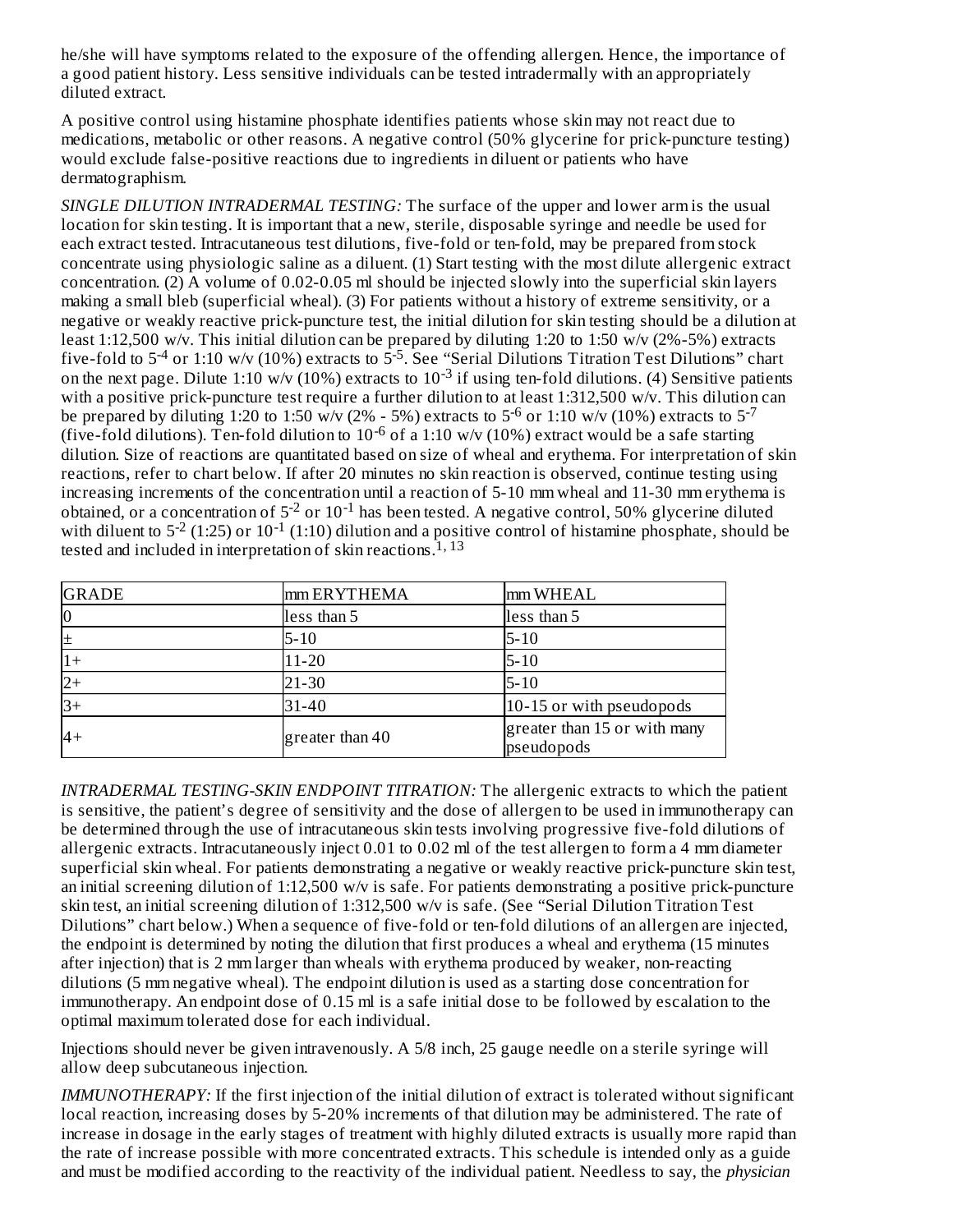must proceed cautiously in the treatment of the highly sensitive patient who develops large local or systemic *reactions*. 6

Some patients may tolerate larger doses of the allergenic extract depending on patient response.<sup>7</sup> Because diluted extract tends to lose activity in storage, the first dose from a more concentrated vial should be the same, or less than, the previous dose.<sup>8,12</sup>

Dosages progressively increase according to the tolerance of the patient at intervals of one to seven days until, (1) the patient achieves relief from symptoms, (2) induration at the site of injection is no larger than 50 mm in 36 to 48 hours, (3) a maintenance dose is reached (the largest dose tolerated by the patient that relieves symptoms without undesirable local or systemic reactions). This maintenance dose may be continued at regular intervals perennially. It may be necessary to adjust the progression of dosage downward to avoid local and constitutional reactions.

The usual duration of treatment has not been established. A period of two or three years on immunotherapy constitutes an average minimum course of treatment.

|        | TitrationDilution Weight/ |              | Allergenic Extract Concentrate                                                                             |                                               |               |               |               |
|--------|---------------------------|--------------|------------------------------------------------------------------------------------------------------------|-----------------------------------------------|---------------|---------------|---------------|
|        | Number Exponent Volume    |              | 1:50 (2%)                                                                                                  | 1:40 (2 1/2%)                                 | 1:331/3(3%)   | 1:20(5%)      | $1:10(10\%)$  |
| No.1   | $5 - 1$                   | 1:5          | 1:250                                                                                                      | 1:200                                         | 1:167         | 1:100         | 1:50          |
| No. 2  | $5 - 2$                   | 1:25         | 1:1,250                                                                                                    | 1:1,000                                       | 1:835         | 1:500         | 1:250         |
| No.3   | $5 - 3$                   | 1:125        | 1:6,250                                                                                                    | 1:5,000                                       | 1:4,175       | 1:2,500       | 1:1,250       |
| No.4   | $5 - 4$                   | 1:625        | 1:31,250                                                                                                   | 1:25,000                                      | 1:20,875      | 1:12,500      | 1:6,250       |
| No. 5  | $5 - 5$                   | 1:3,125      | 1:156,250                                                                                                  | 1:125,000                                     | 1:104,375     | 1:62,500      | 1:31,250      |
| No. 6  | $5^{-6}$                  | 1:15,625     | 1:781,250                                                                                                  | 1:625,000                                     | 1:521,875     | 1:312,500     | 1:156,250     |
| No.7   | $5 - 7$                   | 1:78,125     | 1:3,906,250                                                                                                | 1:3,125,000                                   | 1:2,609,375   | 1:1,562,500   | 1:781,250     |
| No. 8  | $5^{-8}$                  | 1:390,625    | 1:19,531,250                                                                                               | 1:15,625,000                                  | 1:13,046,875  | 1:7,812,500   | 1:3,906,250   |
| No.9   | $5 - 9$                   | 1:1,953,125  | 1:97,656,250                                                                                               | 1:78,125,000                                  | 1:65,234,375  | 1:39,062,500  | 1:19,531,250  |
| No. 10 | $5 - 10$                  | 1:9,765,625  | 1:488,281,250                                                                                              | 1:390,625,000                                 | 1:326,171,875 | 1:195,312,500 | 1:97,656,250  |
| No. 11 | $5 - 11$                  | 1:48,828,125 | 1:2,441,406,250                                                                                            | 1:1,953,125,000 1:1,630,859,375 1:976,562,500 |               |               | 1:488,281,250 |
| No. 12 | $5 - 12$                  |              | $1:244,140,625$ $1:12,207,031,250$ $1:9,765,625,000$ $1:8,154,296,875$ $1:4,882,812,500$ $1:2,441,406,250$ |                                               |               |               |               |

#### **SERIAL DILUTION TITRATION TEST DILUTIONS APPROXIMATE ALLERGENIC EXTRACT CONCENTRATION RESULTING FROM 1:5 DILUTION**

## **HOW SUPPLIED**

Stock concentrates are available in concentrations of 2-10% or weight/volume (w/v) of 1:50, 1:33, 1:20 or 1:10. Some juicy or liquid foods are available at 1:1 volume/volume (v/v) extraction ratio. Fresh egg white extract is available at 1:9 v/v extraction ratio.

Antigen E content of ragweed mixtures ranges from 46-166 U/ml for Ragweed Mixture (Short/Giant/Western/Southern Ragweed), 47-239 U/ml for Short/Giant/Western Ragweed Mixture, and 106-256 U/ml for Short/Giant Ragweed Mixture. Refer to container label for actual Antigen E content.

Extract (stock concentrate) is supplied in 10, 30 and 50 ml containers. Extracts in 5 ml dropper bottles are available for prick-puncture testing. To insure maximum potency for the entire dating period, all stock concentrates contain 50% glycerine v/v.

#### **STORAGE**

Store all stock concentrates and dilutions at 2-8° C. Keep at this temperature during office use. The expiration date of the allergenic extracts is listed on the container label. Dilutions of the allergenic extracts containing less than 50% glycerine are less stable. If loss of potency is suspected, potency can be checked using side by side skin testing with freshly prepared dilutions of equal concentration on individuals with known sensitivity to the allergen.

#### **REFERENCES**

1. Bousquet, Jean: "In vivo methods for study of allergy: Skin tests" Third Edition, Allergy Principles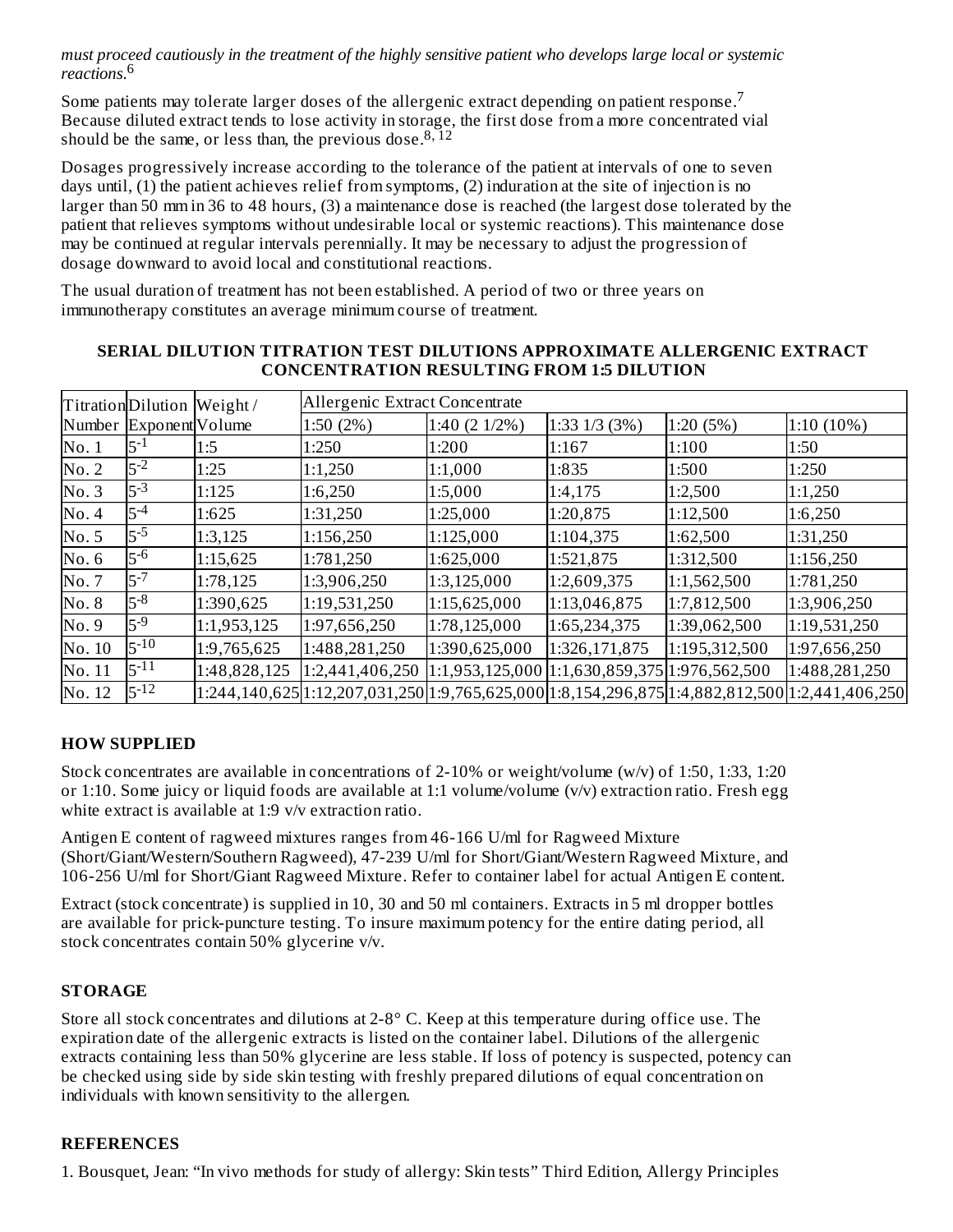and Practice, C.V. Mosby Co., Vol. I, Chap. 19, pp 419-436, 1988.

2. Long, W.F., Taylor, R.J., Wagner, C.J., et al.: Skin test suppression by antihistamines and the development of subsensitivity, J. Allergy Clin. Immunol., pp. 76-113, 1985.

3. Holgate, S.T., Robinson, C., Church, Mike: Mediators of Immediate Hypersensitivity, Third Edition, Allergy Principles and Practice, C.V. Mosby Co., Vol. I and II, pp 135-163, 1988.

4. Wasserman, S., Marquart, D.: Anaphylaxis, Third Edition, Allergy Principles and Practice, C.V. Mosby Co., Vol. 1, Chap. 58, pp. 1365-1376, 1988.

5. Reid, Michael J., Lockey, Richard F., Turkeltaub M.D., Paul C., Platts-Mills, Thomas. "Survey of Fatalities from Skin Testing and Immunotherapy 1985-1989", Journal of Allergy and Clinical Immunology, Vol. 92, No. 1, pp. 6-15, 1993.

6. Matthews, K., et al: Rhinitis, Asthma and Other Allergic Diseases. NIAID Task Force Report, U.S. Dept. HEW, NIH Publication No. 79-387, Chapter 4, pp. 213-217, May 1979.

7. Ishizaka, K.: Control of IgE Synthesis, Third Edition, Allergy Principles and Practices, Vol. I, Chap. 4, p. 52, edited by Middleton et al.

8. Nelson, H.S.: "The Effect of Preservatives and Dilution on the Deterioration of Russian Thistle (Salsola pestifer), a pollen extract." The Journal of Allergy and Clinical Immunology, Vol. 63, No. 6, pp. 417-425, June 1979.

9. Seebohm, P.M., et al: Panel on Review of Allergenic Extracts, Final Report, Food and Drug Administration, March 13, 1981, pp. 84-86.

10. Rocklin, R.E., Sheffer, A.L., Grainader, D.K. and Melmon, K.: "Generation of antigen-specific suppressor cells during allergy desensitization", New England Journal of Medicine, 302, May 29, 1980, pp. 1213-1219.

11. Seebohm, P.M., et al: Panel on Review of Allergenic Extracts, Final Report, Food and Drug Administration, March 13, 1981, pp 9-48.

12. Stevens, E.: Cutaneous Tests, Regulatory Control and Standardization of Allergenic Extracts, First International Paul-Ehrlich Seminar, May 20-22, 1979, Frankfurt, Germany, pp. 133-138.

13. Van Metre, T., Adkinson, N., Amodio, F., Lichtenstein, L., Mardinay, M., Norman, P., Rosenberg, G., Sobotka, A., Valentine, M.: "A Comparative Study of the Effectiveness of the Rinkel Method and the Current Standard Method of Immunology for Ragweed Pollen Hay Fever," The Journal of Clinical Allergy and Immunology, Vol. 66, No. 6, p. 511, December 1980.

14. Wasserman, S.: The Mast Cell and the Inflammatory Response. The Mast Cell-its role in Health and disease. Edited by J. Pepys & A.M. Edwards, Proceedings of an International Symposium, Davos, Switzerland, Pitman Medical Publishing Co., 1979, pp. 9-20.

15. Perelmutter, L.: IgE Regulation During Immunotherapy of Allergic Diseases. Annals of Allergy, Vol. 57, August 1986.

16. Bullock, J., Frick, O.: Mite Sensitivity in House Dust Allergic Children, Am. J. Dis. Child., pp. 123- 222, 1972.

17. Willoughby, J.W.: Inhalant Allergy Immunotherapy with Standardized and Nonstandardized Allergenic Extracts, American Academy of Otolaryngology-Head and Neck Surgery: Instructional Courses, Vol. 1, Chapter 15, C.V. Mosby Co., St. Louis, Missouri, September 1988.

# **COW MILK** cow milk injection, solution **Product Information Product T ype** HUMAN PRESCRIPTION DRUG **Ite m Code (Source )** NDC:49 28 8 -0 30 1 **Route of Administration** SUBCUTANEOUS, INTRADERMAL **Active Ingredient/Active Moiety**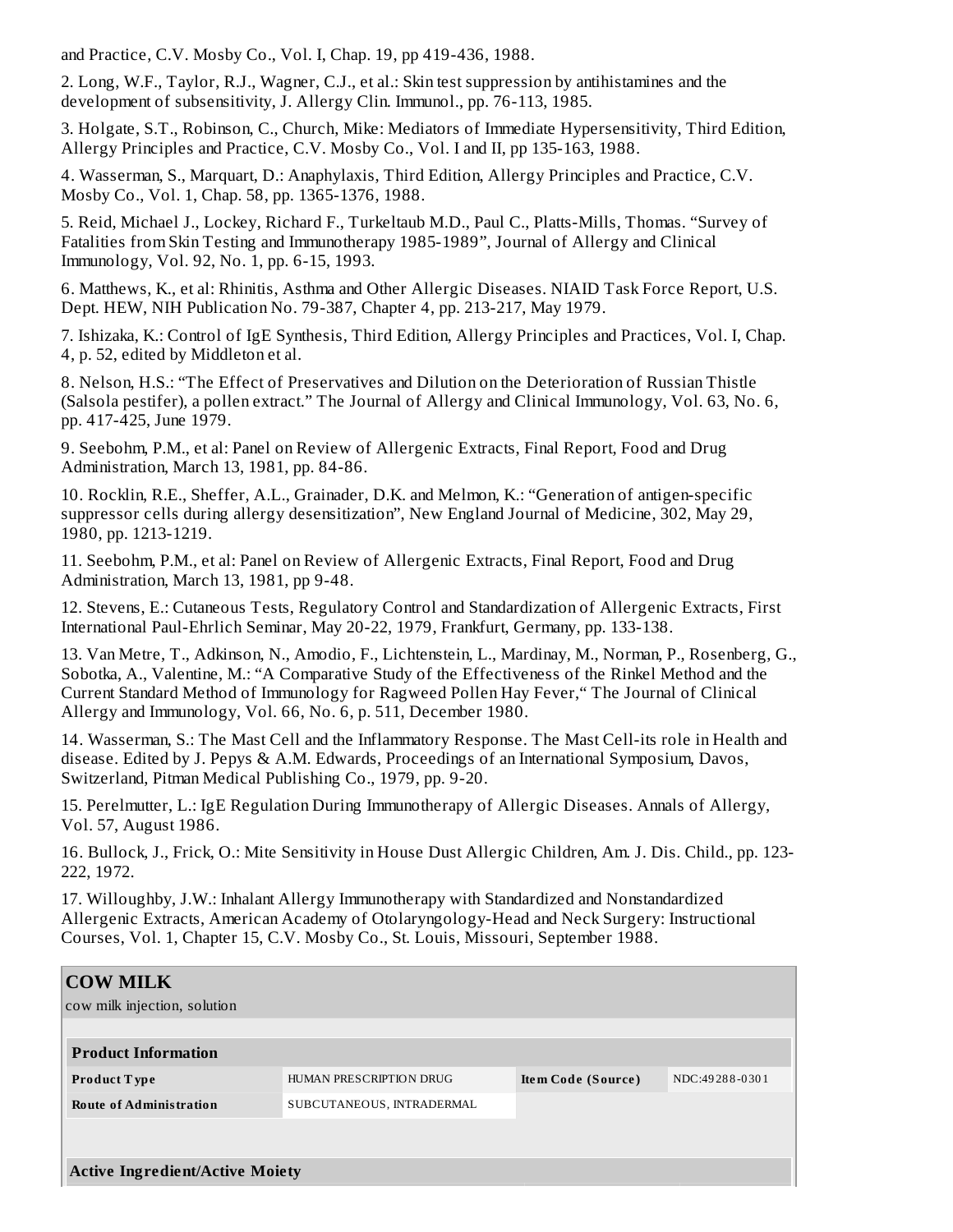|                                       | <b>Ingredient Name</b>                                   |                             | <b>Basis of Strength</b> | Strength                  |
|---------------------------------------|----------------------------------------------------------|-----------------------------|--------------------------|---------------------------|
|                                       | COW MILK (UNII: 917J3173FT) (COW MILK - UNII:917J3173FT) | COW MILK                    |                          | $0.05$ g in $1$ mL        |
|                                       |                                                          |                             |                          |                           |
|                                       |                                                          |                             |                          |                           |
| <b>Inactive Ingredients</b>           |                                                          |                             |                          |                           |
|                                       | <b>Ingredient Name</b>                                   |                             |                          | Strength                  |
| <b>GLYCERIN</b> (UNII: PDC6A3C0OX)    |                                                          |                             | $0.525$ mL in $1$ mL     |                           |
| SODIUM CHLORIDE (UNII: 451W47IQ8X)    |                                                          |                             | $0.0095 g$ in $1 mL$     |                           |
| SODIUM BICARBONATE (UNII: 8MDF5V39QO) |                                                          |                             | $0.0024$ g in $1$ mL     |                           |
| WATER (UNII: 059QF0KO0R)              |                                                          |                             |                          |                           |
|                                       |                                                          |                             |                          |                           |
|                                       |                                                          |                             |                          |                           |
| <b>Packaging</b>                      |                                                          |                             |                          |                           |
| <b>Item Code</b><br>#                 | <b>Package Description</b>                               | <b>Marketing Start Date</b> |                          | <b>Marketing End Date</b> |
| 1 NDC: 49288-0301-1                   | 2 mL in 1 VIAL, MULTI-DOSE                               |                             |                          |                           |
| 2 NDC:49288-0301-2                    | 5 mL in 1 VIAL, MULTI-DOSE                               |                             |                          |                           |
| 3 NDC:49288-0301-3                    | 10 mL in 1 VIAL, MULTI-DOSE                              |                             |                          |                           |
| 4 NDC:49288-0301-4                    | 30 mL in 1 VIAL, MULTI-DOSE                              |                             |                          |                           |
| 5 NDC:49288-0301-5                    | 50 mL in 1 VIAL, MULTI-DOSE                              |                             |                          |                           |
|                                       |                                                          |                             |                          |                           |
|                                       |                                                          |                             |                          |                           |
| <b>Marketing Information</b>          |                                                          |                             |                          |                           |
| <b>Marketing Category</b>             | <b>Application Number or Monograph Citation</b>          | <b>Marketing Start Date</b> |                          | <b>Marketing End Date</b> |
| <b>BLA</b>                            | BLA102223                                                | 03/23/1974                  |                          |                           |
|                                       |                                                          |                             |                          |                           |
|                                       |                                                          |                             |                          |                           |

## **GOAT MILK**

goat milk injection, solution

| <b>Product Information</b>     |                           |                    |                |
|--------------------------------|---------------------------|--------------------|----------------|
| Product Type                   | HUMAN PRESCRIPTION DRUG   | Item Code (Source) | NDC:49288-0302 |
| <b>Route of Administration</b> | SUBCUTANEOUS, INTRADERMAL |                    |                |

| <b>Active Ingredient/Active Moiety</b>                            |                          |                  |
|-------------------------------------------------------------------|--------------------------|------------------|
| <b>Ingredient Name</b>                                            | <b>Basis of Strength</b> | Strength         |
| <b>GOAT MILK (UNII: XE5K5I4RP7) (GOAT MILK - UNII:XE5K5I4RP7)</b> | <b>GOAT MILK</b>         | $0.05$ g in 1 mL |
|                                                                   |                          |                  |

| <b>Inactive Ingredients</b>                   |                      |  |  |  |  |
|-----------------------------------------------|----------------------|--|--|--|--|
| <b>Ingredient Name</b>                        | Strength             |  |  |  |  |
| <b>GLYCERIN</b> (UNII: PDC6A3C0OX)            | $0.525$ mL in $1$ mL |  |  |  |  |
| <b>SODIUM CHLORIDE</b> (UNII: 451W47IQ8X)     | $0.0095 g$ in 1 mL   |  |  |  |  |
| <b>SODIUM BICARBONATE (UNII: 8 MDF5V39QO)</b> | $0.0024$ g in 1 mL   |  |  |  |  |
| WATER (UNII: 059QF0KO0R)                      |                      |  |  |  |  |
|                                               |                      |  |  |  |  |

|   | Packaging          |                             |                             |                           |  |  |  |  |
|---|--------------------|-----------------------------|-----------------------------|---------------------------|--|--|--|--|
| # | Item Code          | <b>Package Description</b>  | <b>Marketing Start Date</b> | <b>Marketing End Date</b> |  |  |  |  |
|   | 1 NDC:49288-0302-1 | 2 mL in 1 VIAL, MULTI-DOSE  |                             |                           |  |  |  |  |
|   | 2 NDC:49288-0302-2 | 5 mL in 1 VIAL, MULTI-DOSE  |                             |                           |  |  |  |  |
|   | 3 NDC:49288-0302-3 | 10 mL in 1 VIAL, MULTI-DOSE |                             |                           |  |  |  |  |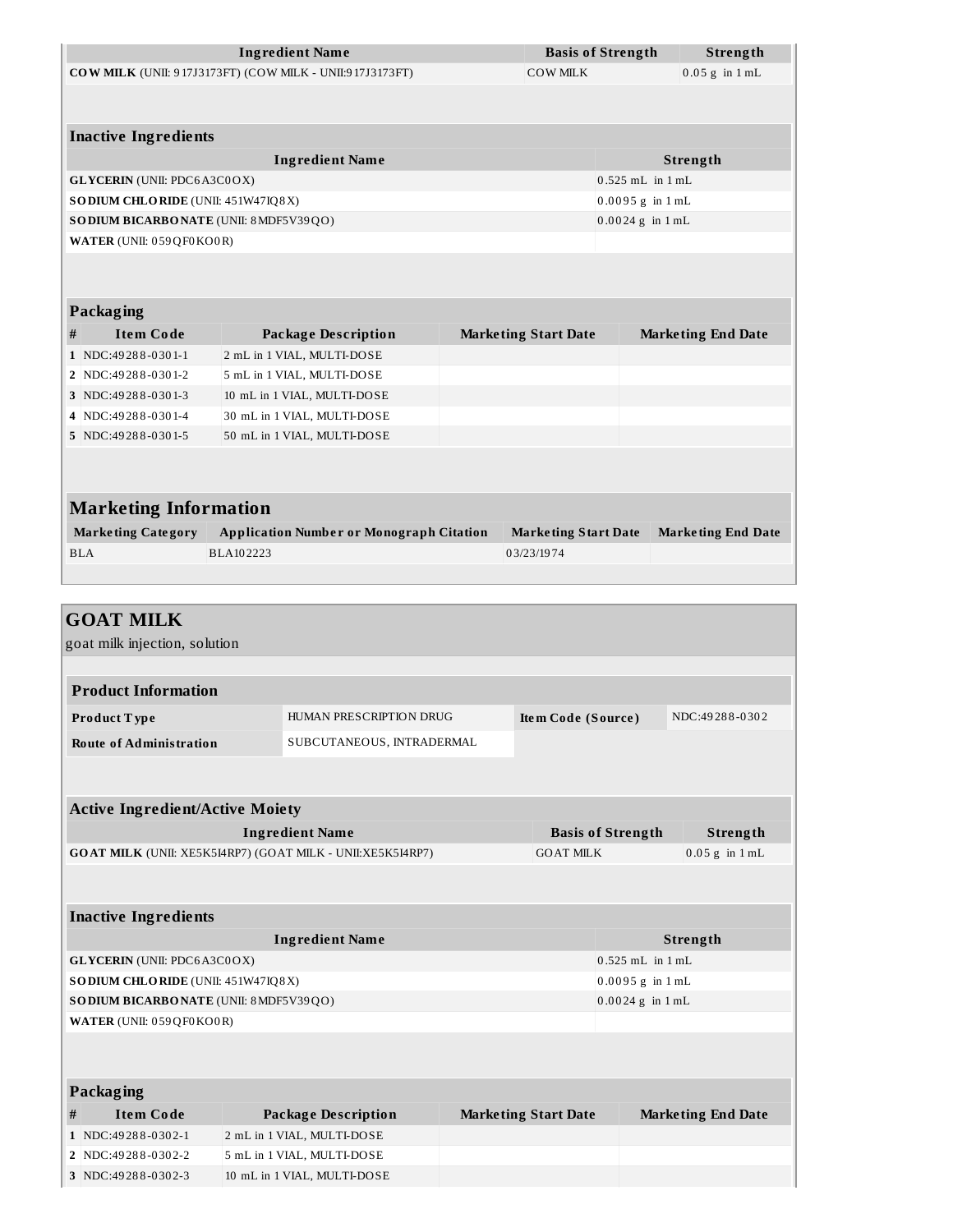|                                                                                                                                                                                                                                                                                                                      | 4 NDC:49288-0302-4 |           | 30 mL in 1 VIAL, MULTI-DOSE                            |                             |                          |                           |
|----------------------------------------------------------------------------------------------------------------------------------------------------------------------------------------------------------------------------------------------------------------------------------------------------------------------|--------------------|-----------|--------------------------------------------------------|-----------------------------|--------------------------|---------------------------|
| 5 NDC:49288-0302-5                                                                                                                                                                                                                                                                                                   |                    |           | 50 mL in 1 VIAL, MULTI-DOSE                            |                             |                          |                           |
|                                                                                                                                                                                                                                                                                                                      |                    |           |                                                        |                             |                          |                           |
| <b>Marketing Information</b>                                                                                                                                                                                                                                                                                         |                    |           |                                                        |                             |                          |                           |
| <b>Marketing Category</b>                                                                                                                                                                                                                                                                                            |                    |           | <b>Application Number or Monograph Citation</b>        | <b>Marketing Start Date</b> |                          | <b>Marketing End Date</b> |
| <b>BLA</b>                                                                                                                                                                                                                                                                                                           |                    | BLA102223 |                                                        | 03/23/1974                  |                          |                           |
|                                                                                                                                                                                                                                                                                                                      |                    |           |                                                        |                             |                          |                           |
| <b>CHICKEN</b>                                                                                                                                                                                                                                                                                                       |                    |           |                                                        |                             |                          |                           |
| chicken injection, solution                                                                                                                                                                                                                                                                                          |                    |           |                                                        |                             |                          |                           |
|                                                                                                                                                                                                                                                                                                                      |                    |           |                                                        |                             |                          |                           |
| <b>Product Information</b>                                                                                                                                                                                                                                                                                           |                    |           |                                                        |                             |                          |                           |
| Product Type                                                                                                                                                                                                                                                                                                         |                    |           | HUMAN PRESCRIPTION DRUG                                | Item Code (Source)          |                          | NDC:49288-0113            |
| <b>Route of Administration</b>                                                                                                                                                                                                                                                                                       |                    |           | SUBCUTANEOUS, INTRADERMAL                              |                             |                          |                           |
|                                                                                                                                                                                                                                                                                                                      |                    |           |                                                        |                             |                          |                           |
|                                                                                                                                                                                                                                                                                                                      |                    |           |                                                        |                             |                          |                           |
|                                                                                                                                                                                                                                                                                                                      |                    |           |                                                        |                             |                          |                           |
|                                                                                                                                                                                                                                                                                                                      |                    |           | <b>Ingredient Name</b>                                 |                             | <b>Basis of Strength</b> | Strength                  |
|                                                                                                                                                                                                                                                                                                                      |                    |           | CHICKEN (UNII: 0X8Q245Y7B) (CHICKEN - UNII:0X8Q245Y7B) | <b>CHICKEN</b>              |                          | $0.05$ g in $1$ mL        |
|                                                                                                                                                                                                                                                                                                                      |                    |           |                                                        |                             |                          |                           |
|                                                                                                                                                                                                                                                                                                                      |                    |           |                                                        |                             |                          |                           |
|                                                                                                                                                                                                                                                                                                                      |                    |           | <b>Ingredient Name</b>                                 |                             |                          | Strength                  |
|                                                                                                                                                                                                                                                                                                                      |                    |           |                                                        |                             | $0.525$ mL in $1$ mL     |                           |
|                                                                                                                                                                                                                                                                                                                      |                    |           |                                                        |                             | $0.0095 g$ in $1 mL$     |                           |
|                                                                                                                                                                                                                                                                                                                      |                    |           |                                                        |                             | $0.0024$ g in $1$ mL     |                           |
|                                                                                                                                                                                                                                                                                                                      |                    |           |                                                        |                             |                          |                           |
|                                                                                                                                                                                                                                                                                                                      |                    |           |                                                        |                             |                          |                           |
|                                                                                                                                                                                                                                                                                                                      |                    |           |                                                        |                             |                          |                           |
|                                                                                                                                                                                                                                                                                                                      |                    |           |                                                        |                             |                          |                           |
|                                                                                                                                                                                                                                                                                                                      |                    |           | <b>Package Description</b>                             | <b>Marketing Start Date</b> |                          |                           |
| <b>Item Code</b>                                                                                                                                                                                                                                                                                                     |                    |           | 2 mL in 1 VIAL, MULTI-DOSE                             |                             |                          |                           |
|                                                                                                                                                                                                                                                                                                                      |                    |           | 5 mL in 1 VIAL, MULTI-DOSE                             |                             |                          | <b>Marketing End Date</b> |
| <b>Active Ingredient/Active Moiety</b><br><b>Inactive Ingredients</b><br><b>GLYCERIN</b> (UNII: PDC6A3C0OX)<br>SODIUM CHLORIDE (UNII: 451W47IQ8X)<br>SODIUM BICARBONATE (UNII: 8MDF5V39QO)<br>WATER (UNII: 059QF0KO0R)<br><b>Packaging</b><br>$\#$<br>1 NDC:49288-0113-1<br>2 NDC:49288-0113-2<br>3 NDC:49288-0113-3 |                    |           | 10 mL in 1 VIAL, MULTI-DOSE                            |                             |                          |                           |

| <b>Marketing Information</b> |                                                 |                      |                           |  |  |
|------------------------------|-------------------------------------------------|----------------------|---------------------------|--|--|
| <b>Marketing Category</b>    | <b>Application Number or Monograph Citation</b> | Marketing Start Date | <b>Marketing End Date</b> |  |  |
| <b>BLA</b>                   | BLA102223                                       | 03/23/1974           |                           |  |  |

**5** NDC:49 28 8 -0 113-5 50 mL in 1 VIAL, MULTI-DOSE

| <b>DUCK MEAT</b>               |                           |                    |                |
|--------------------------------|---------------------------|--------------------|----------------|
| duck meat injection, solution  |                           |                    |                |
|                                |                           |                    |                |
| <b>Product Information</b>     |                           |                    |                |
| <b>Product Type</b>            | HUMAN PRESCRIPTION DRUG   | Item Code (Source) | NDC:49288-0163 |
| <b>Route of Administration</b> | SUBCUTANEOUS, INTRADERMAL |                    |                |
|                                |                           |                    |                |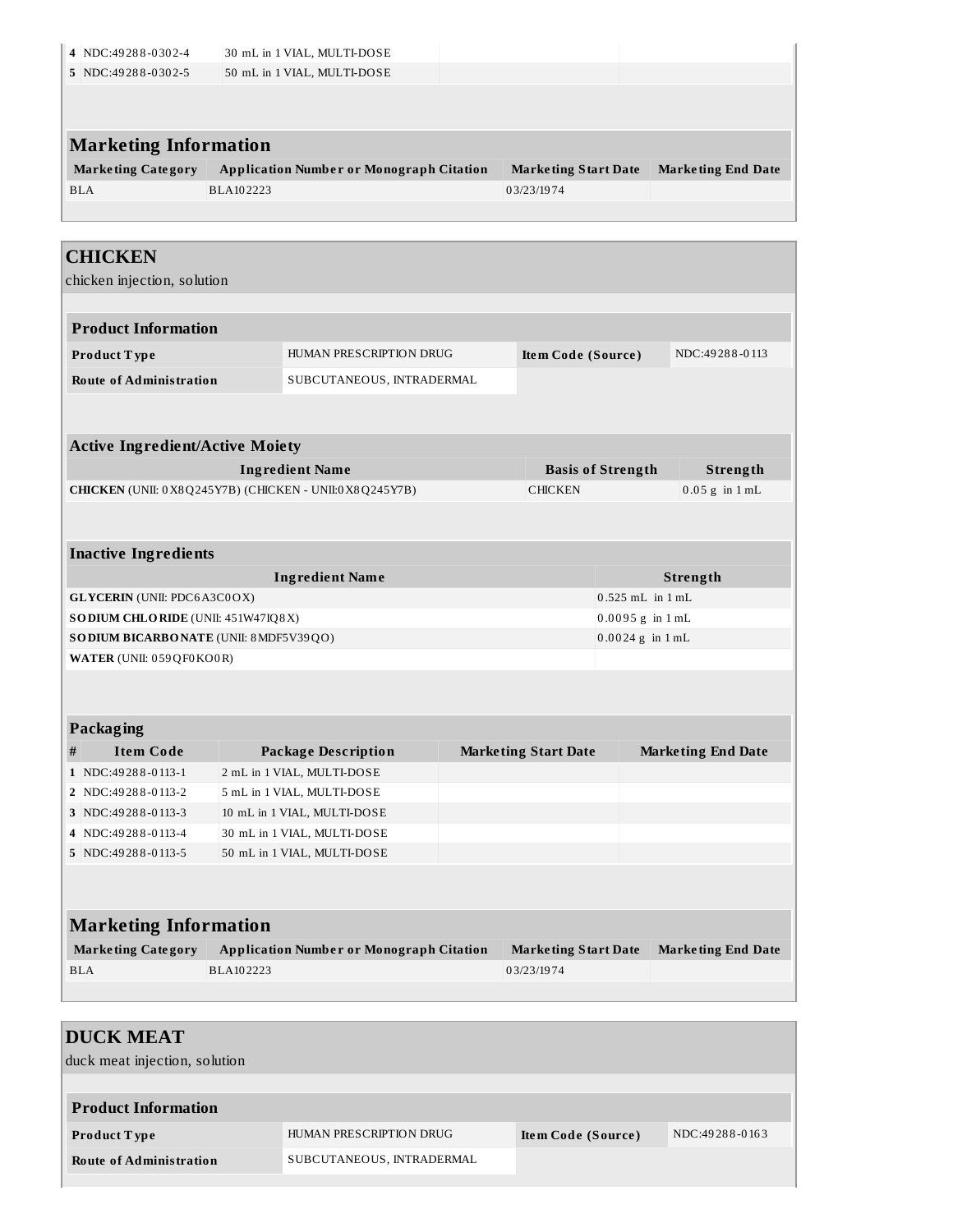| <b>Active Ingredient/Active Moiety</b> |                                                      |                             |                                |                           |
|----------------------------------------|------------------------------------------------------|-----------------------------|--------------------------------|---------------------------|
|                                        | <b>Ingredient Name</b>                               | <b>Basis of Strength</b>    |                                | Strength                  |
|                                        | DUCK (UNII: 28 ON068 RWM) (DUCK - UNII:28 ON068 RWM) | <b>DUCK</b>                 |                                | $0.05$ g in $1$ mL        |
|                                        |                                                      |                             |                                |                           |
| <b>Inactive Ingredients</b>            |                                                      |                             |                                |                           |
|                                        | <b>Ingredient Name</b>                               |                             |                                | Strength                  |
| <b>GLYCERIN</b> (UNII: PDC6A3C0OX)     |                                                      |                             | $0.525$ mL in $1$ mL           |                           |
| SODIUM CHLORIDE (UNII: 451W47IQ8X)     |                                                      |                             | $0.0095$ g in $1\,\mathrm{mL}$ |                           |
| SODIUM BICARBONATE (UNII: 8 MDF5V39QO) |                                                      |                             | $0.0024$ g in $1$ mL           |                           |
| WATER (UNII: 059 QF0 KO0R)             |                                                      |                             |                                |                           |
| Packaging                              |                                                      |                             |                                |                           |
| <b>Item Code</b><br>#                  | <b>Package Description</b>                           | <b>Marketing Start Date</b> |                                | <b>Marketing End Date</b> |
| 1 NDC:49288-0163-1                     | 2 mL in 1 VIAL, MULTI-DOSE                           |                             |                                |                           |
| 2   NDC:49288-0163-2                   | 5 mL in 1 VIAL, MULTI-DOSE                           |                             |                                |                           |
| 3 NDC:49288-0163-3                     | 10 mL in 1 VIAL, MULTI-DOSE                          |                             |                                |                           |
| 4 NDC:49288-0163-4                     | 30 mL in 1 VIAL, MULTI-DOSE                          |                             |                                |                           |
| 5 NDC:49288-0163-5                     | 50 mL in 1 VIAL, MULTI-DOSE                          |                             |                                |                           |
|                                        |                                                      |                             |                                |                           |
| <b>Marketing Information</b>           |                                                      |                             |                                |                           |
| <b>Marketing Category</b>              | <b>Application Number or Monograph Citation</b>      | <b>Marketing Start Date</b> |                                | <b>Marketing End Date</b> |
| <b>BLA</b>                             | BLA102223                                            | 03/23/1974                  |                                |                           |
|                                        |                                                      |                             |                                |                           |

## **LAMB**

lamb injection, solution

| <b>Product Information</b>     |                           |                    |                |
|--------------------------------|---------------------------|--------------------|----------------|
| Product Type                   | HUMAN PRESCRIPTION DRUG   | Item Code (Source) | NDC:49288-0287 |
| <b>Route of Administration</b> | SUBCUTANEOUS, INTRADERMAL |                    |                |

| <b>Active Ingredient/Active Moiety</b>           |                          |                  |  |  |
|--------------------------------------------------|--------------------------|------------------|--|--|
| Ingredient Name                                  | <b>Basis of Strength</b> | Strength         |  |  |
| LAMB (UNII: FOF26T73HA) (LAMB - UNII:FOF26T73HA) | LAMB                     | $0.05$ g in 1 mL |  |  |
|                                                  |                          |                  |  |  |

| <b>Inactive Ingredients</b>               |                      |  |  |  |  |
|-------------------------------------------|----------------------|--|--|--|--|
| <b>Ingredient Name</b>                    | Strength             |  |  |  |  |
| <b>GLYCERIN</b> (UNII: PDC6A3C0OX)        | $0.525$ mL in 1 mL   |  |  |  |  |
| <b>SODIUM CHLORIDE</b> (UNII: 451W47IQ8X) | $0.0095$ g in $1$ mL |  |  |  |  |
| SODIUM BICARBONATE (UNII: 8 MDF5V39QO)    | $0.0024$ g in 1 mL   |  |  |  |  |
| WATER (UNII: 059QF0KO0R)                  |                      |  |  |  |  |
|                                           |                      |  |  |  |  |
|                                           |                      |  |  |  |  |
| Packaging                                 |                      |  |  |  |  |

**Packaging**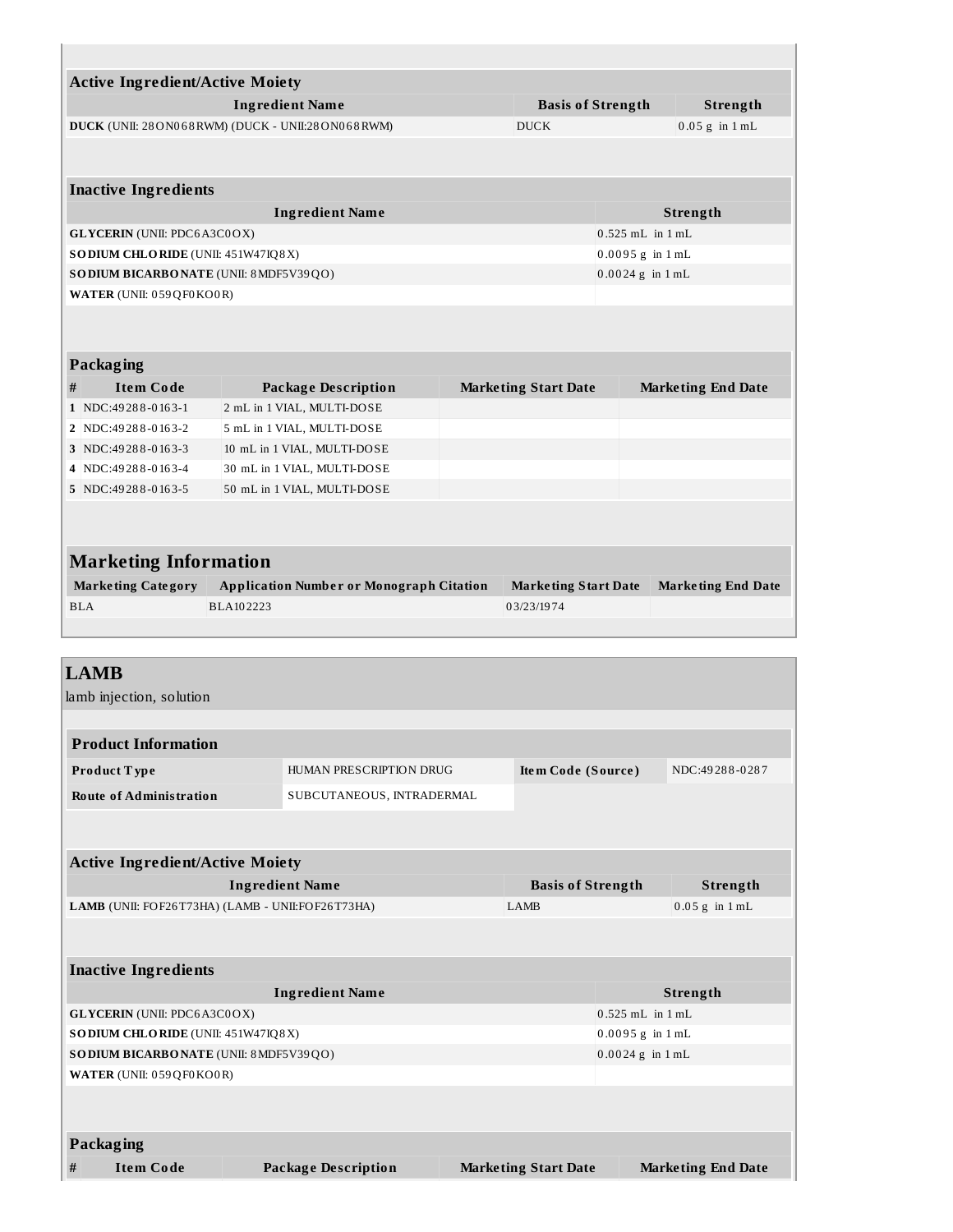| $1$ NDC: 49288-0287-1        | 2 mL in 1 VIAL, MULTI-DOSE                      |                             |                           |
|------------------------------|-------------------------------------------------|-----------------------------|---------------------------|
| 2 NDC:49288-0287-2           | 5 mL in 1 VIAL, MULTI-DOSE                      |                             |                           |
| 3 NDC:49288-0287-3           | 10 mL in 1 VIAL, MULTI-DOSE                     |                             |                           |
| 4 NDC:49288-0287-4           | 30 mL in 1 VIAL, MULTI-DOSE                     |                             |                           |
| 5 NDC:49288-0287-5           | 50 mL in 1 VIAL, MULTI-DOSE                     |                             |                           |
| <b>Marketing Information</b> |                                                 |                             |                           |
| <b>Marketing Category</b>    | <b>Application Number or Monograph Citation</b> | <b>Marketing Start Date</b> | <b>Marketing End Date</b> |
| <b>BLA</b>                   | BLA102223                                       | 03/23/1974                  |                           |
|                              |                                                 |                             |                           |

## **RABBIT MEAT**

rabbit meat injection, solution

| <b>Product Information</b>     |                           |                    |                |  |  |
|--------------------------------|---------------------------|--------------------|----------------|--|--|
| Product Type                   | HUMAN PRESCRIPTION DRUG   | Item Code (Source) | NDC:49288-0437 |  |  |
| <b>Route of Administration</b> | SUBCUTANEOUS, INTRADERMAL |                    |                |  |  |

| <b>Active Ingredient/Active Moiety</b>                      |                          |                  |  |  |  |
|-------------------------------------------------------------|--------------------------|------------------|--|--|--|
| Ingredient Name                                             | <b>Basis of Strength</b> | Strength         |  |  |  |
| <b>RABBIT</b> (UNII: O5V0F26RUW) (RABBIT - UNII:O5V0F26RUW) | RABBIT                   | $0.05$ g in 1 mL |  |  |  |

| <b>Inactive Ingredients</b>               |                      |  |  |  |  |
|-------------------------------------------|----------------------|--|--|--|--|
| <b>Ingredient Name</b>                    | Strength             |  |  |  |  |
| <b>GLYCERIN</b> (UNII: PDC6A3C0OX)        | $0.525$ mL in $1$ mL |  |  |  |  |
| <b>SODIUM CHLORIDE</b> (UNII: 451W47IQ8X) | $0.0095 g$ in 1 mL   |  |  |  |  |
| SODIUM BICARBONATE (UNII: 8 MDF5V39QO)    | $0.0024$ g in 1 mL   |  |  |  |  |
| WATER (UNII: 059QF0KO0R)                  |                      |  |  |  |  |

|   | Packaging             |                             |                             |                           |  |  |  |  |
|---|-----------------------|-----------------------------|-----------------------------|---------------------------|--|--|--|--|
| # | <b>Item Code</b>      | Package Description         | <b>Marketing Start Date</b> | <b>Marketing End Date</b> |  |  |  |  |
|   | $1$ NDC:49288-0437-1  | 2 mL in 1 VIAL, MULTI-DOSE  |                             |                           |  |  |  |  |
|   | 2 NDC:49288-0437-2    | 5 mL in 1 VIAL, MULTI-DOSE  |                             |                           |  |  |  |  |
|   | 3 NDC:49288-0437-3    | 10 mL in 1 VIAL, MULTI-DOSE |                             |                           |  |  |  |  |
|   | 4 NDC:49288-0437-4    | 30 mL in 1 VIAL, MULTI-DOSE |                             |                           |  |  |  |  |
|   | $5$ NDC: 49288-0437-5 | 50 mL in 1 VIAL, MULTI-DOSE |                             |                           |  |  |  |  |
|   |                       |                             |                             |                           |  |  |  |  |

| <b>Marketing Information</b>                    |                      |                           |  |  |  |
|-------------------------------------------------|----------------------|---------------------------|--|--|--|
| <b>Application Number or Monograph Citation</b> | Marketing Start Date | <b>Marketing End Date</b> |  |  |  |
| BLA102223                                       | 03/23/1974           |                           |  |  |  |
|                                                 |                      |                           |  |  |  |

## **TURKEY**

turkey injection, solution

**Product Information**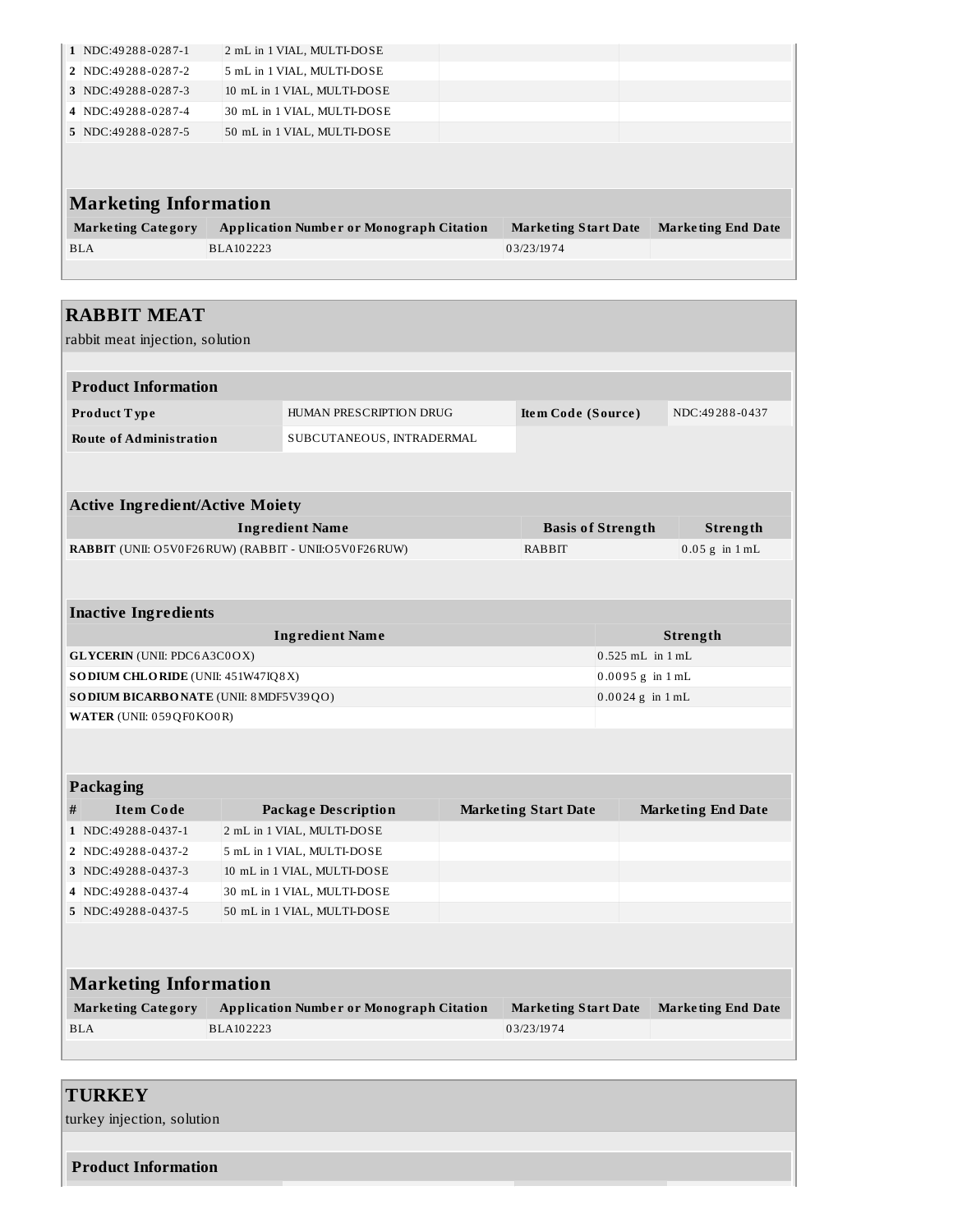| Product Type                                                       |                        | HUMAN PRESCRIPTION DRUG                                   | Item Code (Source)          |                          | NDC:49288-0570            |
|--------------------------------------------------------------------|------------------------|-----------------------------------------------------------|-----------------------------|--------------------------|---------------------------|
| <b>Route of Administration</b>                                     |                        | SUBCUTANEOUS, INTRADERMAL                                 |                             |                          |                           |
|                                                                    |                        |                                                           |                             |                          |                           |
|                                                                    |                        |                                                           |                             |                          |                           |
| <b>Active Ingredient/Active Moiety</b>                             |                        |                                                           |                             |                          |                           |
|                                                                    |                        | <b>Ingredient Name</b>                                    |                             | <b>Basis of Strength</b> | <b>Strength</b>           |
| TURKEY (UNII: 8E9 NT44R8I) (TURKEY - UNII:8E9 NT44R8I)             |                        |                                                           | <b>TURKEY</b>               |                          | $0.05$ g in $1$ mL        |
|                                                                    |                        |                                                           |                             |                          |                           |
|                                                                    |                        |                                                           |                             |                          |                           |
| <b>Inactive Ingredients</b>                                        |                        |                                                           |                             |                          |                           |
|                                                                    |                        | <b>Ingredient Name</b>                                    |                             |                          | Strength                  |
| <b>GLYCERIN</b> (UNII: PDC6A3C0OX)                                 |                        |                                                           |                             | $0.525$ mL in $1$ mL     |                           |
| SODIUM CHLORIDE (UNII: 451W47IQ8X)                                 |                        |                                                           |                             | $0.0095 g$ in $1 mL$     |                           |
| SODIUM BICARBONATE (UNII: 8 MDF5V39QO)<br>WATER (UNII: 059QF0KO0R) |                        |                                                           |                             | $0.0024$ g in $1$ mL     |                           |
|                                                                    |                        |                                                           |                             |                          |                           |
|                                                                    |                        |                                                           |                             |                          |                           |
|                                                                    |                        |                                                           |                             |                          |                           |
| <b>Packaging</b>                                                   |                        |                                                           |                             |                          |                           |
| #<br><b>Item Code</b>                                              |                        | <b>Package Description</b>                                | <b>Marketing Start Date</b> |                          | <b>Marketing End Date</b> |
| 1   NDC:49288-0570-1<br>2   NDC:49288-0570-2                       |                        | 2 mL in 1 VIAL, MULTI-DOSE                                |                             |                          |                           |
| 3 NDC:49288-0570-3                                                 |                        | 5 mL in 1 VIAL, MULTI-DOSE<br>10 mL in 1 VIAL, MULTI-DOSE |                             |                          |                           |
| NDC:49288-0570-4<br>4                                              |                        | 30 mL in 1 VIAL, MULTI-DOSE                               |                             |                          |                           |
| 5 NDC:49288-0570-5                                                 |                        | 50 mL in 1 VIAL, MULTI-DOSE                               |                             |                          |                           |
|                                                                    |                        |                                                           |                             |                          |                           |
|                                                                    |                        |                                                           |                             |                          |                           |
|                                                                    |                        |                                                           |                             |                          |                           |
|                                                                    |                        |                                                           |                             |                          |                           |
| <b>Marketing Information</b>                                       |                        |                                                           |                             |                          |                           |
| <b>Marketing Category</b>                                          |                        | <b>Application Number or Monograph Citation</b>           | <b>Marketing Start Date</b> |                          | <b>Marketing End Date</b> |
| <b>BLA</b>                                                         | BLA102223              |                                                           | 03/23/1974                  |                          |                           |
|                                                                    |                        |                                                           |                             |                          |                           |
|                                                                    |                        |                                                           |                             |                          |                           |
| <b>BEEF</b>                                                        |                        |                                                           |                             |                          |                           |
| beef injection, solution                                           |                        |                                                           |                             |                          |                           |
|                                                                    |                        |                                                           |                             |                          |                           |
| <b>Product Information</b>                                         |                        |                                                           |                             |                          |                           |
| Product Type                                                       |                        | HUMAN PRESCRIPTION DRUG                                   | Item Code (Source)          |                          | NDC:49288-0070            |
| <b>Route of Administration</b>                                     |                        | SUBCUTANEOUS, INTRADERMAL                                 |                             |                          |                           |
|                                                                    |                        |                                                           |                             |                          |                           |
|                                                                    |                        |                                                           |                             |                          |                           |
| <b>Active Ingredient/Active Moiety</b>                             |                        |                                                           |                             |                          |                           |
|                                                                    | <b>Ingredient Name</b> |                                                           | <b>Basis of Strength</b>    |                          | Strength                  |
| BEEF (UNII: 4PIB2155QP) (BEEF - UNII:4PIB2155QP)                   |                        |                                                           | <b>BEEF</b>                 |                          | $0.05$ g in $1$ mL        |
|                                                                    |                        |                                                           |                             |                          |                           |
|                                                                    |                        |                                                           |                             |                          |                           |
| <b>Inactive Ingredients</b>                                        |                        |                                                           |                             |                          |                           |
|                                                                    |                        | <b>Ingredient Name</b>                                    |                             |                          | <b>Strength</b>           |
| <b>GLYCERIN</b> (UNII: PDC6A3C0OX)                                 |                        |                                                           |                             | 0.525 mL in 1 mL         |                           |
| SODIUM CHLORIDE (UNII: 451W47IQ8X)                                 |                        |                                                           |                             | $0.0095 g$ in $1 mL$     |                           |
| SODIUM BICARBONATE (UNII: 8 MDF5V39QO)                             |                        |                                                           |                             | $0.0024$ g in $1$ mL     |                           |
| WATER (UNII: 059QF0KO0R)                                           |                        |                                                           |                             |                          |                           |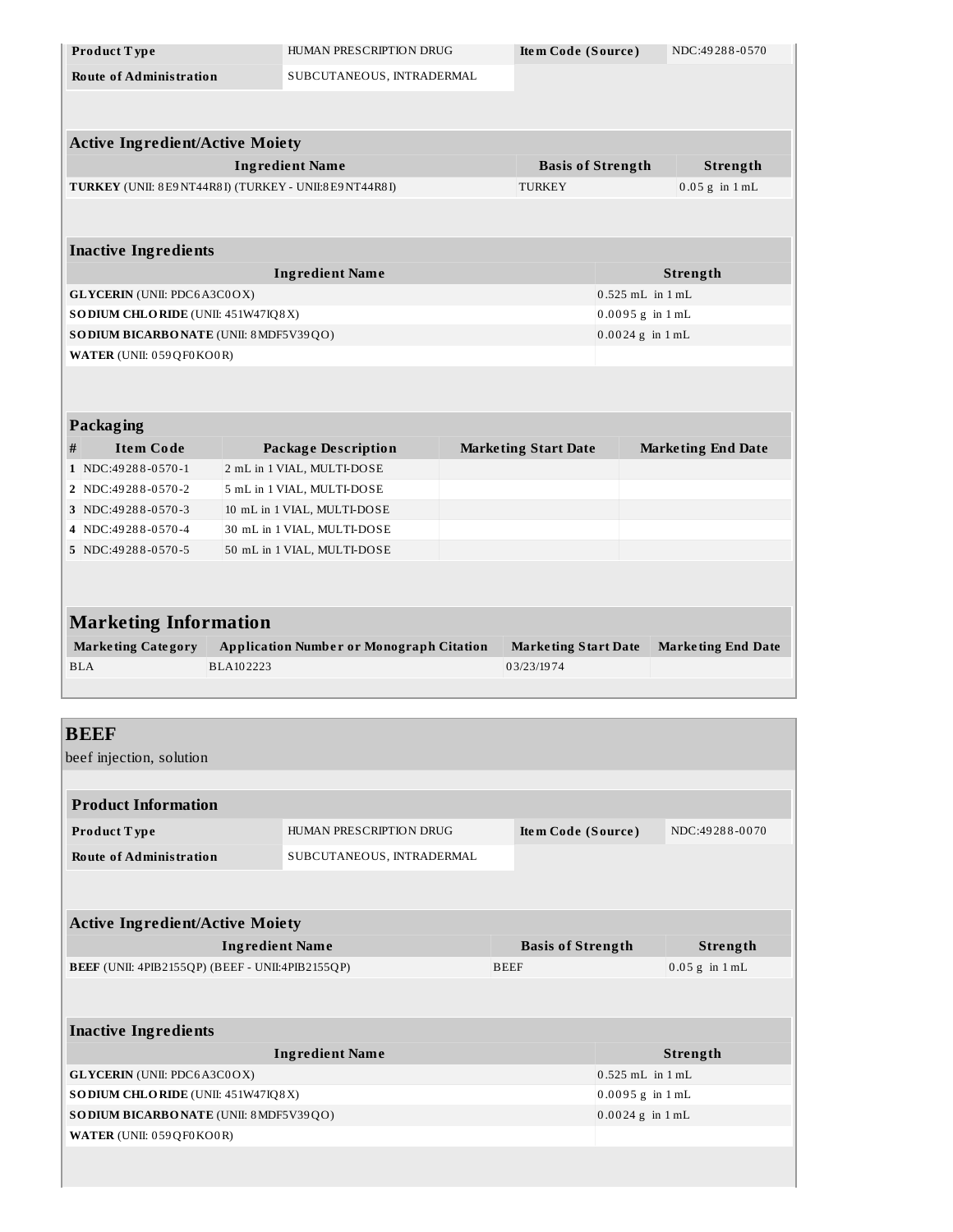|   | Packaging                    |                                                 |  |                             |                           |  |  |  |
|---|------------------------------|-------------------------------------------------|--|-----------------------------|---------------------------|--|--|--|
| # | <b>Item Code</b>             | Package Description                             |  | <b>Marketing Start Date</b> | <b>Marketing End Date</b> |  |  |  |
|   | 1 NDC:49288-0070-1           | 2 mL in 1 VIAL, MULTI-DOSE                      |  |                             |                           |  |  |  |
|   | 2 NDC:49288-0070-2           | 5 mL in 1 VIAL, MULTI-DOSE                      |  |                             |                           |  |  |  |
|   | 3 NDC:49288-0070-3           | 10 mL in 1 VIAL, MULTI-DOSE                     |  |                             |                           |  |  |  |
|   | 4 NDC:49288-0070-4           | 30 mL in 1 VIAL, MULTI-DOSE                     |  |                             |                           |  |  |  |
|   | 5 NDC:49288-0070-5           | 50 mL in 1 VIAL, MULTI-DOSE                     |  |                             |                           |  |  |  |
|   |                              |                                                 |  |                             |                           |  |  |  |
|   | <b>Marketing Information</b> |                                                 |  |                             |                           |  |  |  |
|   | <b>Marketing Category</b>    | <b>Application Number or Monograph Citation</b> |  | <b>Marketing Start Date</b> | <b>Marketing End Date</b> |  |  |  |
|   | <b>BLA</b>                   | BLA102223                                       |  | 03/23/1974                  |                           |  |  |  |
|   |                              |                                                 |  |                             |                           |  |  |  |
|   |                              |                                                 |  |                             |                           |  |  |  |
|   | <b>EGG WHITE</b>             |                                                 |  |                             |                           |  |  |  |

egg white injection, solution **Product Information Product T ype** HUMAN PRESCRIPTION DRUG **Ite m Code (Source )** NDC:49 28 8 -0 18 8 **Route of Administration** SUBCUTANEOUS, INTRADERMAL **Active Ingredient/Active Moiety**

| Ingredient Name                                                   | <b>Basis of Strength</b> | Strength         |
|-------------------------------------------------------------------|--------------------------|------------------|
| <b>EGG WHITE (UNII: 3E0192Z2GR) (EGG WHITE - UNII:3E0192Z2GR)</b> | <b>EGG WHITE</b>         | $0.05$ g in 1 mL |

| <b>Inactive Ingredients</b>               |                      |  |  |  |  |  |
|-------------------------------------------|----------------------|--|--|--|--|--|
| <b>Ingredient Name</b>                    | Strength             |  |  |  |  |  |
| <b>GLYCERIN</b> (UNII: PDC6A3C0OX)        | $0.525$ mL in $1$ mL |  |  |  |  |  |
| <b>SODIUM CHLORIDE</b> (UNII: 451W47IQ8X) | $0.0095 g$ in 1 mL   |  |  |  |  |  |
| SODIUM BICARBONATE (UNII: 8 MDF5V39QO)    | $0.0024$ g in 1 mL   |  |  |  |  |  |
| WATER (UNII: 059QF0KO0R)                  |                      |  |  |  |  |  |

| Packaging |                      |                             |                             |                           |  |  |  |
|-----------|----------------------|-----------------------------|-----------------------------|---------------------------|--|--|--|
| #         | <b>Item Code</b>     | <b>Package Description</b>  | <b>Marketing Start Date</b> | <b>Marketing End Date</b> |  |  |  |
|           | $1$ NDC:49288-0188-1 | 2 mL in 1 VIAL, MULTI-DOSE  |                             |                           |  |  |  |
|           | 2 NDC:49288-0188-2   | 5 mL in 1 VIAL, MULTI-DOSE  |                             |                           |  |  |  |
|           | 3 NDC: 49288-0188-3  | 10 mL in 1 VIAL, MULTI-DOSE |                             |                           |  |  |  |
|           | 4 NDC: 49288-0188-4  | 30 mL in 1 VIAL, MULTI-DOSE |                             |                           |  |  |  |
|           | 5 NDC:49288-0188-5   | 50 mL in 1 VIAL, MULTI-DOSE |                             |                           |  |  |  |
|           |                      |                             |                             |                           |  |  |  |
|           |                      |                             |                             |                           |  |  |  |

| <b>Marketing Information</b> |                                                 |                             |                           |  |  |  |
|------------------------------|-------------------------------------------------|-----------------------------|---------------------------|--|--|--|
| <b>Marketing Category</b>    | <b>Application Number or Monograph Citation</b> | <b>Marketing Start Date</b> | <b>Marketing End Date</b> |  |  |  |
| <b>BLA</b>                   | BLA102223                                       | 03/23/1974                  |                           |  |  |  |

# **WHOLE EGG**

whole egg injection, solution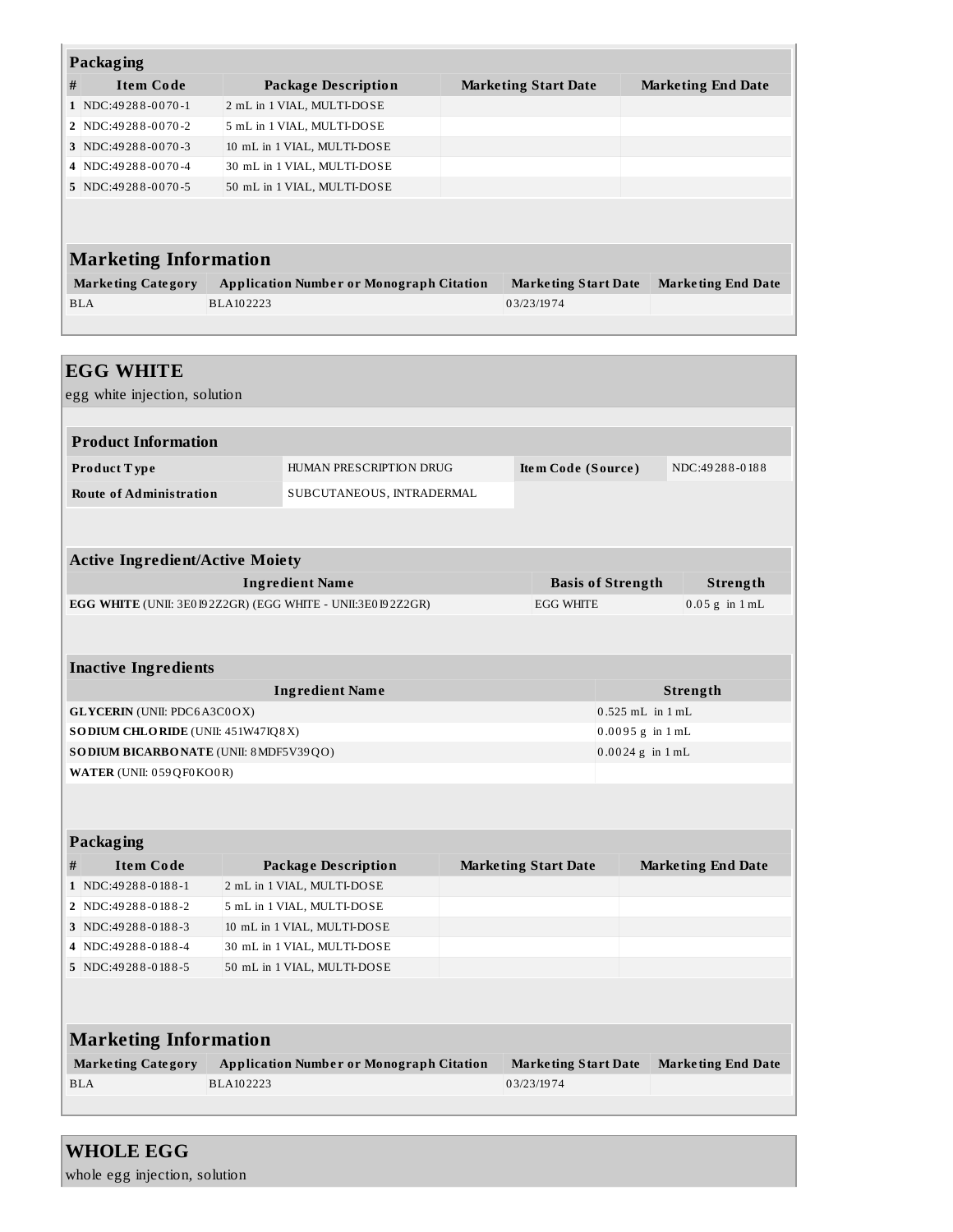|                                                                             | <b>Product Information</b>                                                          |                        |                                                 |                          |                             |                                              |                           |
|-----------------------------------------------------------------------------|-------------------------------------------------------------------------------------|------------------------|-------------------------------------------------|--------------------------|-----------------------------|----------------------------------------------|---------------------------|
|                                                                             | Product Type                                                                        |                        | HUMAN PRESCRIPTION DRUG                         |                          | Item Code (Source)          |                                              | NDC:49288-0189            |
|                                                                             | <b>Route of Administration</b>                                                      |                        | SUBCUTANEOUS, INTRADERMAL                       |                          |                             |                                              |                           |
|                                                                             |                                                                                     |                        |                                                 |                          |                             |                                              |                           |
|                                                                             |                                                                                     |                        |                                                 |                          |                             |                                              |                           |
|                                                                             | <b>Active Ingredient/Active Moiety</b>                                              |                        |                                                 |                          |                             |                                              |                           |
|                                                                             |                                                                                     | <b>Ingredient Name</b> |                                                 |                          | <b>Basis of Strength</b>    |                                              | Strength                  |
| EGG (UNII: 291P45F896) (EGG - UNII:291P45F896)<br>$0.05$ g in $1$ mL<br>EGG |                                                                                     |                        |                                                 |                          |                             |                                              |                           |
|                                                                             |                                                                                     |                        |                                                 |                          |                             |                                              |                           |
|                                                                             | <b>Inactive Ingredients</b>                                                         |                        |                                                 |                          |                             |                                              |                           |
|                                                                             |                                                                                     |                        | <b>Ingredient Name</b>                          |                          |                             |                                              | Strength                  |
|                                                                             | <b>GLYCERIN</b> (UNII: PDC6A3C0OX)                                                  |                        |                                                 |                          |                             | $0.525$ mL in $1$ mL                         |                           |
|                                                                             | <b>SODIUM CHLORIDE</b> (UNII: 451W47IQ8X)                                           |                        |                                                 |                          |                             | $0.0095 g$ in $1 mL$                         |                           |
|                                                                             | SODIUM BICARBONATE (UNII: 8 MDF5V39QO)                                              |                        |                                                 |                          |                             | $0.0024$ g in $1$ mL                         |                           |
|                                                                             | WATER (UNII: 059QF0KO0R)                                                            |                        |                                                 |                          |                             |                                              |                           |
|                                                                             |                                                                                     |                        |                                                 |                          |                             |                                              |                           |
|                                                                             |                                                                                     |                        |                                                 |                          |                             |                                              |                           |
|                                                                             |                                                                                     |                        |                                                 |                          |                             |                                              |                           |
|                                                                             | Packaging                                                                           |                        |                                                 |                          |                             |                                              |                           |
| #                                                                           | <b>Item Code</b>                                                                    |                        | <b>Package Description</b>                      |                          | <b>Marketing Start Date</b> |                                              | <b>Marketing End Date</b> |
|                                                                             | 1 NDC:49288-0189-1                                                                  |                        | 2 mL in 1 VIAL, MULTI-DOSE                      |                          |                             |                                              |                           |
|                                                                             | 2   NDC:49 28 8 - 0 18 9 - 2                                                        |                        | 5 mL in 1 VIAL, MULTI-DOSE                      |                          |                             |                                              |                           |
|                                                                             | 3 NDC:49288-0189-3                                                                  |                        | 10 mL in 1 VIAL, MULTI-DOSE                     |                          |                             |                                              |                           |
| 4                                                                           | NDC:49288-0189-4                                                                    |                        | 30 mL in 1 VIAL, MULTI-DOSE                     |                          |                             |                                              |                           |
|                                                                             | 5 NDC:49288-0189-5                                                                  |                        | 50 mL in 1 VIAL, MULTI-DOSE                     |                          |                             |                                              |                           |
|                                                                             |                                                                                     |                        |                                                 |                          |                             |                                              |                           |
|                                                                             |                                                                                     |                        |                                                 |                          |                             |                                              |                           |
|                                                                             | <b>Marketing Information</b>                                                        |                        |                                                 |                          |                             |                                              |                           |
|                                                                             | <b>Marketing Category</b>                                                           |                        | <b>Application Number or Monograph Citation</b> |                          | <b>Marketing Start Date</b> |                                              | <b>Marketing End Date</b> |
|                                                                             | <b>BLA</b>                                                                          | BLA102223              |                                                 |                          | 03/23/1974                  |                                              |                           |
|                                                                             |                                                                                     |                        |                                                 |                          |                             |                                              |                           |
|                                                                             |                                                                                     |                        |                                                 |                          |                             |                                              |                           |
|                                                                             | <b>GOOSE MEAT</b>                                                                   |                        |                                                 |                          |                             |                                              |                           |
|                                                                             | goose meat injection, solution                                                      |                        |                                                 |                          |                             |                                              |                           |
|                                                                             |                                                                                     |                        |                                                 |                          |                             |                                              |                           |
|                                                                             | <b>Product Information</b>                                                          |                        |                                                 |                          |                             |                                              |                           |
|                                                                             | Product Type                                                                        |                        | HUMAN PRESCRIPTION DRUG                         |                          | Item Code (Source)          |                                              | NDC:49288-0220            |
|                                                                             |                                                                                     |                        |                                                 |                          |                             |                                              |                           |
|                                                                             | <b>Route of Administration</b>                                                      |                        | SUBCUTANEOUS, INTRADERMAL                       |                          |                             |                                              |                           |
|                                                                             |                                                                                     |                        |                                                 |                          |                             |                                              |                           |
|                                                                             |                                                                                     |                        |                                                 |                          |                             |                                              |                           |
|                                                                             | <b>Active Ingredient/Active Moiety</b>                                              |                        |                                                 |                          |                             |                                              |                           |
| <b>Ingredient Name</b>                                                      |                                                                                     |                        |                                                 | <b>Basis of Strength</b> |                             | <b>Strength</b>                              |                           |
| GOOSE (UNII: 83DC4O5TD3) (GOOSE - UNII:83DC4O5TD3)                          |                                                                                     |                        |                                                 | GOOSE                    |                             | $0.05$ g in $1$ mL                           |                           |
|                                                                             |                                                                                     |                        |                                                 |                          |                             |                                              |                           |
|                                                                             |                                                                                     |                        |                                                 |                          |                             |                                              |                           |
|                                                                             |                                                                                     |                        |                                                 |                          |                             |                                              |                           |
|                                                                             | <b>Inactive Ingredients</b>                                                         |                        |                                                 |                          |                             |                                              |                           |
|                                                                             |                                                                                     |                        | <b>Ingredient Name</b>                          |                          |                             |                                              | Strength                  |
|                                                                             | <b>GLYCERIN</b> (UNII: PDC6A3C0OX)                                                  |                        |                                                 |                          |                             | $0.525$ mL in $1$ mL                         |                           |
|                                                                             | <b>SODIUM CHLORIDE</b> (UNII: 451W47IQ8X)<br>SODIUM BICARBONATE (UNII: 8 MDF5V39QO) |                        |                                                 |                          |                             | $0.0095 g$ in $1 mL$<br>$0.0024$ g in $1$ mL |                           |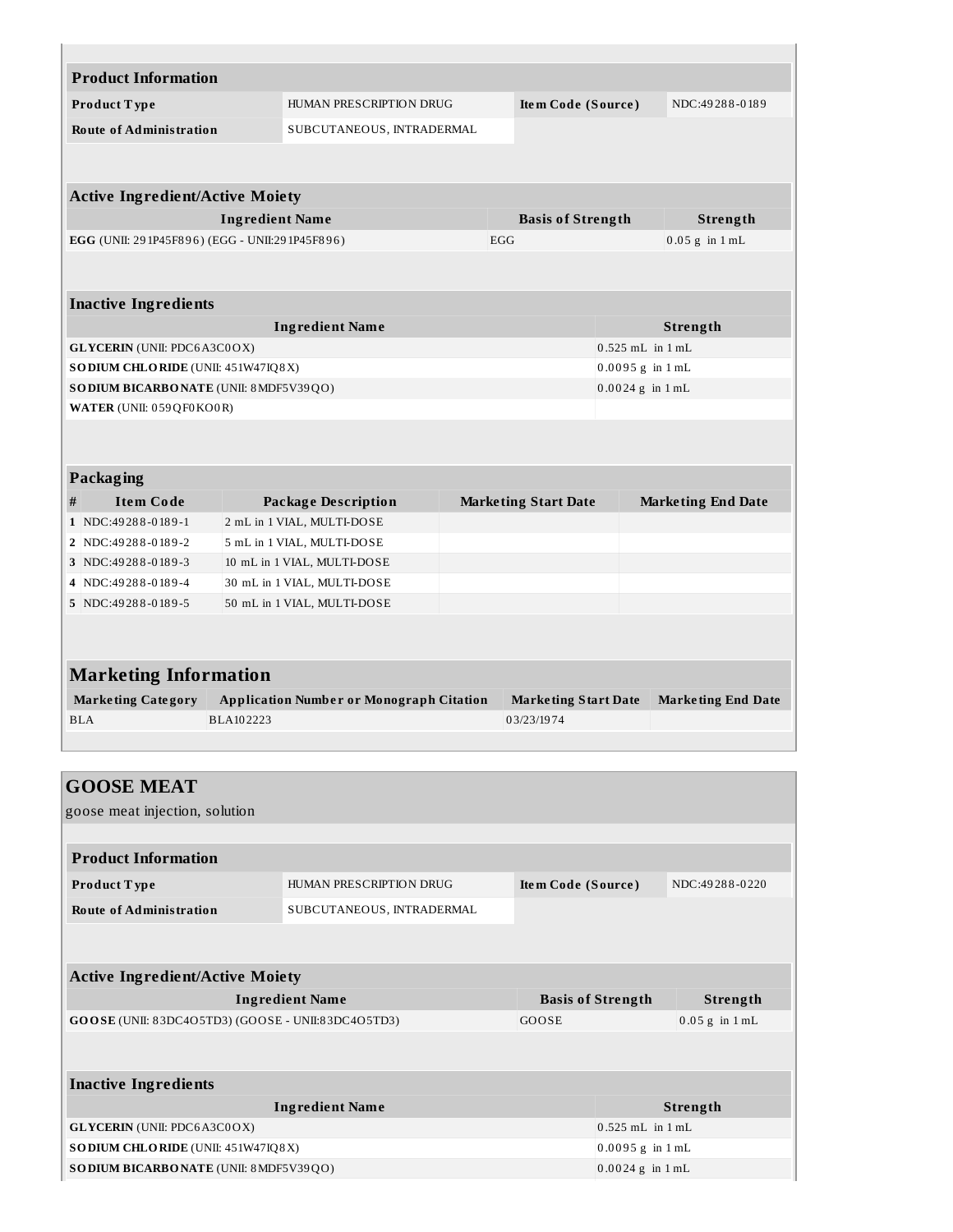| WATER (UNII: 059QF0KO0R) |                                                  |                             |                                                 |  |                             |                      |  |                           |  |
|--------------------------|--------------------------------------------------|-----------------------------|-------------------------------------------------|--|-----------------------------|----------------------|--|---------------------------|--|
|                          |                                                  |                             |                                                 |  |                             |                      |  |                           |  |
|                          |                                                  |                             |                                                 |  |                             |                      |  |                           |  |
|                          | Packaging                                        |                             |                                                 |  |                             |                      |  |                           |  |
| #                        | <b>Item Code</b>                                 |                             | <b>Package Description</b>                      |  | <b>Marketing Start Date</b> |                      |  | <b>Marketing End Date</b> |  |
|                          | 1 NDC:49288-0220-1                               |                             | 2 mL in 1 VIAL, MULTI-DOSE                      |  |                             |                      |  |                           |  |
|                          | 2 NDC:49288-0220-2                               | 5 mL in 1 VIAL, MULTI-DOSE  |                                                 |  |                             |                      |  |                           |  |
|                          | 3 NDC:49288-0220-3                               | 10 mL in 1 VIAL, MULTI-DOSE |                                                 |  |                             |                      |  |                           |  |
|                          | 4 NDC:49288-0220-4                               | 30 mL in 1 VIAL, MULTI-DOSE |                                                 |  |                             |                      |  |                           |  |
|                          | 5 NDC:49288-0220-5                               |                             | 50 mL in 1 VIAL, MULTI-DOSE                     |  |                             |                      |  |                           |  |
|                          |                                                  |                             |                                                 |  |                             |                      |  |                           |  |
|                          |                                                  |                             |                                                 |  |                             |                      |  |                           |  |
|                          | <b>Marketing Information</b>                     |                             |                                                 |  |                             |                      |  |                           |  |
|                          | <b>Marketing Category</b>                        |                             | <b>Application Number or Monograph Citation</b> |  | <b>Marketing Start Date</b> |                      |  | <b>Marketing End Date</b> |  |
|                          | <b>BLA</b>                                       | BLA102223                   |                                                 |  | 03/23/1974                  |                      |  |                           |  |
|                          |                                                  |                             |                                                 |  |                             |                      |  |                           |  |
|                          |                                                  |                             |                                                 |  |                             |                      |  |                           |  |
|                          | <b>PORK</b>                                      |                             |                                                 |  |                             |                      |  |                           |  |
|                          | pork injection, solution                         |                             |                                                 |  |                             |                      |  |                           |  |
|                          |                                                  |                             |                                                 |  |                             |                      |  |                           |  |
|                          | <b>Product Information</b>                       |                             |                                                 |  |                             |                      |  |                           |  |
|                          |                                                  |                             |                                                 |  |                             |                      |  |                           |  |
|                          | Product Type                                     |                             | HUMAN PRESCRIPTION DRUG                         |  | Item Code (Source)          |                      |  | NDC:49288-0375            |  |
|                          | <b>Route of Administration</b>                   |                             | SUBCUTANEOUS, INTRADERMAL                       |  |                             |                      |  |                           |  |
|                          |                                                  |                             |                                                 |  |                             |                      |  |                           |  |
|                          |                                                  |                             |                                                 |  |                             |                      |  |                           |  |
|                          | <b>Active Ingredient/Active Moiety</b>           |                             |                                                 |  |                             |                      |  |                           |  |
|                          |                                                  | <b>Ingredient Name</b>      |                                                 |  | <b>Basis of Strength</b>    |                      |  | <b>Strength</b>           |  |
|                          | PORK (UNII: O138UB266J) (PORK - UNII:O138UB266J) |                             |                                                 |  | <b>PORK</b>                 |                      |  | $0.05$ g in $1$ mL        |  |
|                          |                                                  |                             |                                                 |  |                             |                      |  |                           |  |
|                          |                                                  |                             |                                                 |  |                             |                      |  |                           |  |
|                          | <b>Inactive Ingredients</b>                      |                             |                                                 |  |                             |                      |  |                           |  |
|                          |                                                  |                             | <b>Ingredient Name</b>                          |  |                             |                      |  | Strength                  |  |
|                          | SODIUM CHLORIDE (UNII: 451W47IQ8X)               |                             |                                                 |  |                             | $0.0095 g$ in $1 mL$ |  |                           |  |
|                          | <b>GLYCERIN</b> (UNII: PDC6A3C0OX)               |                             |                                                 |  |                             | 0.525 mL in 1 mL     |  |                           |  |
|                          | SODIUM BICARBONATE (UNII: 8 MDF5V39QO)           |                             |                                                 |  |                             | $0.0024$ g in $1$ mL |  |                           |  |
|                          | WATER (UNII: 059QF0KO0R)                         |                             |                                                 |  |                             |                      |  |                           |  |
|                          |                                                  |                             |                                                 |  |                             |                      |  |                           |  |
|                          |                                                  |                             |                                                 |  |                             |                      |  |                           |  |
|                          | <b>Packaging</b>                                 |                             |                                                 |  |                             |                      |  |                           |  |
| #                        | <b>Item Code</b>                                 |                             | <b>Package Description</b>                      |  | <b>Marketing Start Date</b> |                      |  | <b>Marketing End Date</b> |  |
|                          | 1 NDC:49288-0375-1                               |                             | 2 mL in 1 VIAL, MULTI-DOSE                      |  |                             |                      |  |                           |  |
|                          | 2 NDC:49288-0375-2                               |                             | 5 mL in 1 VIAL, MULTI-DOSE                      |  |                             |                      |  |                           |  |
|                          | 3 NDC:49288-0375-3                               |                             | 10 mL in 1 VIAL, MULTI-DOSE                     |  |                             |                      |  |                           |  |
|                          | 4 NDC:49288-0375-4                               |                             | 30 mL in 1 VIAL, MULTI-DOSE                     |  |                             |                      |  |                           |  |

| <b>Marketing Information</b> |                                                 |                      |                           |  |  |  |
|------------------------------|-------------------------------------------------|----------------------|---------------------------|--|--|--|
| <b>Marketing Category</b>    | <b>Application Number or Monograph Citation</b> | Marketing Start Date | <b>Marketing End Date</b> |  |  |  |
| <b>BLA</b>                   | BLA102223                                       | 03/23/1974           |                           |  |  |  |

**5** NDC:49288-0375-5 50 mL in 1 VIAL, MULTI-DOSE